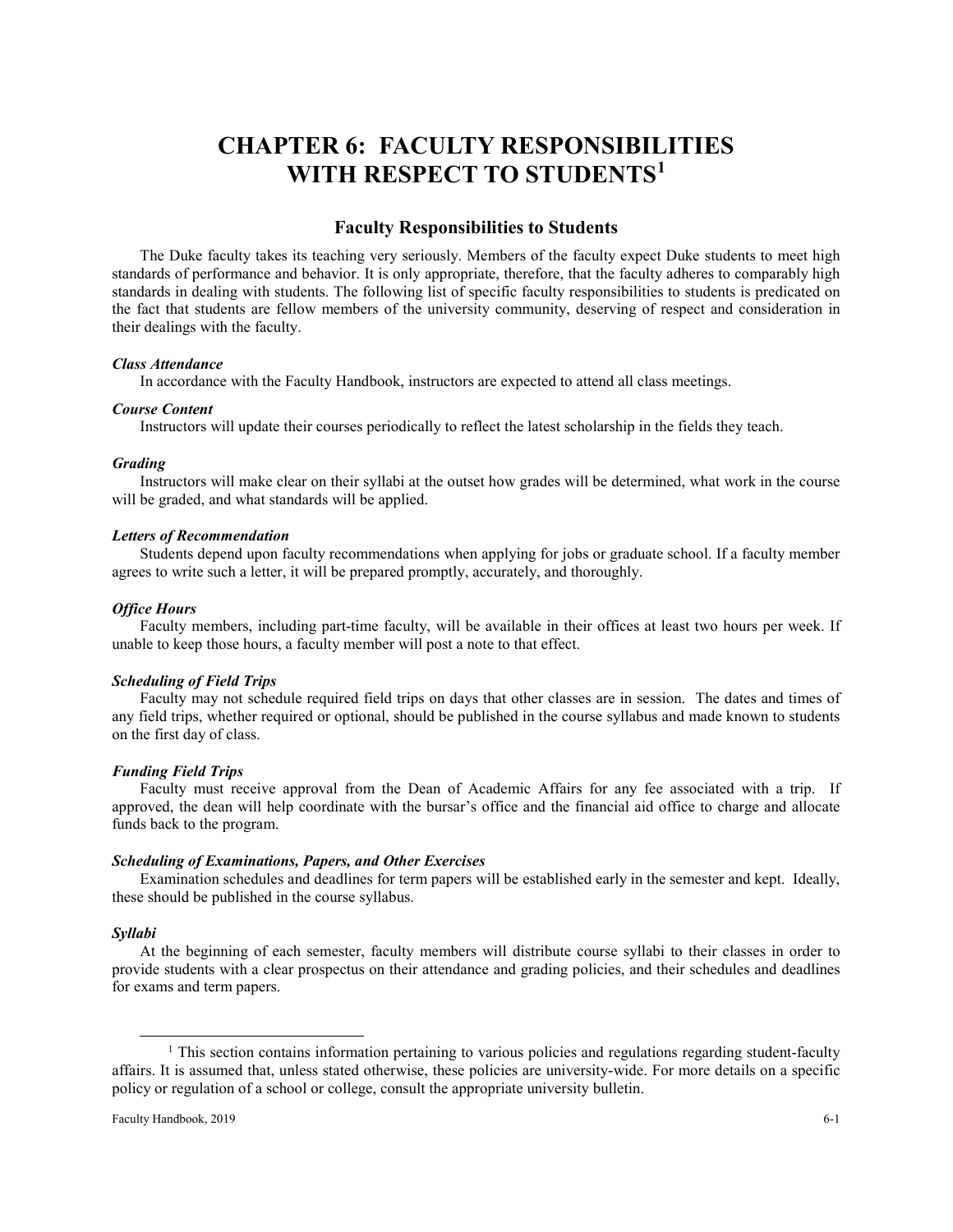# *Textbooks*

Per the Higher Education Opportunity Act of 2008, all institutions must post textbook and other course materials in the schedule of classes prior to the start of registration each semester. Faculty can provide this information directly to the bookstore via an order form or may enter this information through DukeHub. In either case it will then be processed by the bookstore and posted on the schedule of classes, and made available to all students.

#### *Academic Integrity*

Faculty members have a responsibility to promote a climate of academic integrity. This includes talking with students about the importance of academic integrity, being guided by the institutional statement of values and culture, role modeling for students, creating an environment that promotes trust and making clear expectations for the class, including appropriate attribution and the extent to which collaboration is permitted. (See [Appendix X:](https://provost.duke.edu/sites/default/files/FHB_App_X.pdf) The Duke Community Standard, for further information.)

#### *Exclusion of Disruptive Students – Trinity College and Pratt School of Engineering*

The successful conduct of courses depends upon a basic spirit of mutual respect and cooperation among the participants. If a student disrupts a class in such a way that it seriously compromises the educational experience of the course for the students and/or prevents the instructor from accomplishing the goals of the course as outlined in the syllabus the instructor may require the student to leave the class meeting. The student's academic dean will be notified of this action. Subsequent to this action, as necessary and appropriate, the following process will be implemented.

1. It is expected that the instructor and the student will meet to discuss and agree in writing the conditions under which the student may return to the course. The student may not return to the course until the matter has been resolved. The student's academic dean will receive a copy of this written agreement. If the instructor and the student fail to reach an agreement, then the matter is referred to the student's academic dean who will begin the process of removing the student from the course. If the student is permanently excluded from the course, a grade of W will be assigned.

2. If an agreement is reached but the disruptive behavior continues, the instructor may again require the student to leave the class meeting and refer the matter to the student's academic dean who will begin the process of removing the student from the course. If the student is permanently excluded from the course, a grade of W will be assigned.

3. If the student wishes to appeal the decision of the permanent removal, an appeal is to be directed to the academic appellate officer of Trinity College or the Pratt School of Engineering. The decision of the senior associate dean in such a case is final.

4. In addition the academic dean may determine that the matter should also be referred to the Office of Student Conduct for consideration of formal charges in violation of university policies including "Classroom Disruption," "Disorderly Conduct," and/or "Failure to Comply."

Approved by the Arts and Sciences Council, September 14, 2006.

# **Academic Dishonesty**

Students at Duke University are responsible for maintaining high standards of academic honesty and personal integrity in all matters, including reporting the results of their studies and research, and in taking quizzes, tests, and examinations.

#### *Trinity College and Pratt School of Engineering*

As of August 2003, Duke undergraduates are expected to adhere to the Duke Community Standard (revised in August, 2007) that states:

Duke University is a community dedicated to scholarship, leadership, and service and to the principles of honesty, fairness, respect, and accountability. Citizens of this community commit to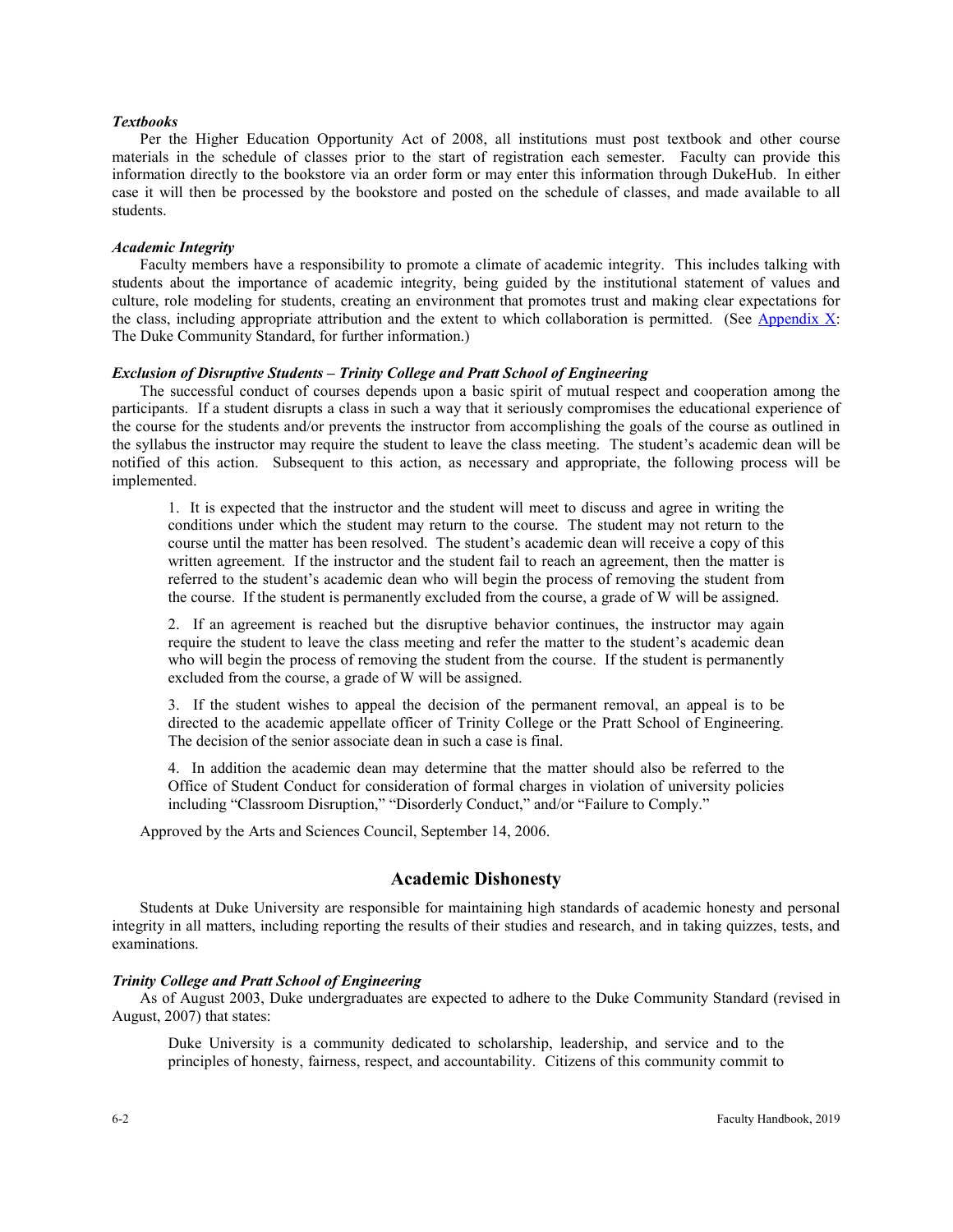reflect upon and uphold these principles in all academic and non-academic endeavors, and to protect and promote a culture of integrity.

To uphold the Duke Community Standard:

- I will not lie, cheat, or steal in my academic endeavors;
- I will conduct myself honorably in all my endeavors; and
- I will act if the Standard is compromised.

When a faculty member makes an academic dishonesty allegation, the faculty member should first consult with the appropriate Dean's Designee for Academic Misconduct Allegations. This Designee is listed on [https://studentaffairs.duke.edu/conduct/information-for%E2%80%A6/faculty-and-instructors.](https://studentaffairs.duke.edu/conduct/information-for%E2%80%A6/faculty-and-instructors)

The Designee will not conduct an investigation into the allegations. The role of the Designee is rather to offer guidance on best approaches to managing the allegation of academic dishonesty and to help guide the faculty member through all the options. Minor, first-time infractions may be resolved between the faculty member and the student (see below). However, more serious cases or repeat offenses must be handled more formally through the Office of Student Conduct (OSC) (conduct@duke.edu, 919-684-6938).

If the faculty member reports the case to the OSC, the OSC will first ask if the faculty member began with the appropriate Dean's Designee for Academic Misconduct Allegations and will notify the appropriate dean, either the Dean of Academic Affairs for Trinity or the Associate Dean of Undergraduate Education for Pratt, that such an allegation has been made. If the faculty member has chosen not to consult with the Designee, the OSC will nevertheless accept the case.

Staff in the Office of Student Conduct will advise as to the appropriate method for handling the case. Minor, first-time infractions may be resolved between the faculty member and the student. (See Appendix X for details.) However, more serious cases, or second-time offenses, must be handled more formally through the Office of Student Conduct.

An established, centralized procedure ensures that a student who commits repeated academic dishonesty violations will not go undiscovered as a result of being dealt with by independent faculty members in isolation. The Office of Student Conduct is charged with handling cases in a manner that balances students' educational interests with the university's interests in maintaining consistent and high standards.

The university's disciplinary process is independent of, and in addition to, an instructor's decision on how to grade academically dishonest work. Instructors are expected to communicate with students their policy regarding grading of an academically dishonest assignment (e.g., zero on the assignment, reduced/failing grade for the course, or other approach). An instructor may only implement this penalty if the student has accepted responsibility for academic dishonesty or has been found responsible for such through the Office of Student Conduct.

Resources for promoting academic integrity can be found at the Office of Student Conduct web site, [http://www.studentaffairs.duke.edu/conduct.](http://www.studentaffairs.duke.edu/conduct) Information about dealing with a possible case of academic dishonesty can be found at [https://studentaffairs.duke.edu/conduct/information-for%E2%80%A6/faculty-and](https://studentaffairs.duke.edu/conduct/information-for%E2%80%A6/faculty-and-instructors)[instructors](https://studentaffairs.duke.edu/conduct/information-for%E2%80%A6/faculty-and-instructors) or by calling the Office of Student Conduct at 919-684-6938.

#### *Sanford School of Public Policy*

The Sanford School Code of Professional Conduct requires students to abide by the Duke Community Standard and provides an Honor Code for graduate and professional students. The code is published on the school website: [https://sanford.duke.edu/.](https://sanford.duke.edu/)

#### *Graduate and Professional Schools*

A separate Graduate School Judicial Code and Judicial Board have been established to govern situations of academic dishonesty in the Graduate School. A full description appears in the Bulletin of the Graduate School. Professional schools have their own policies governing academic dishonesty that appear in their respective bulletins.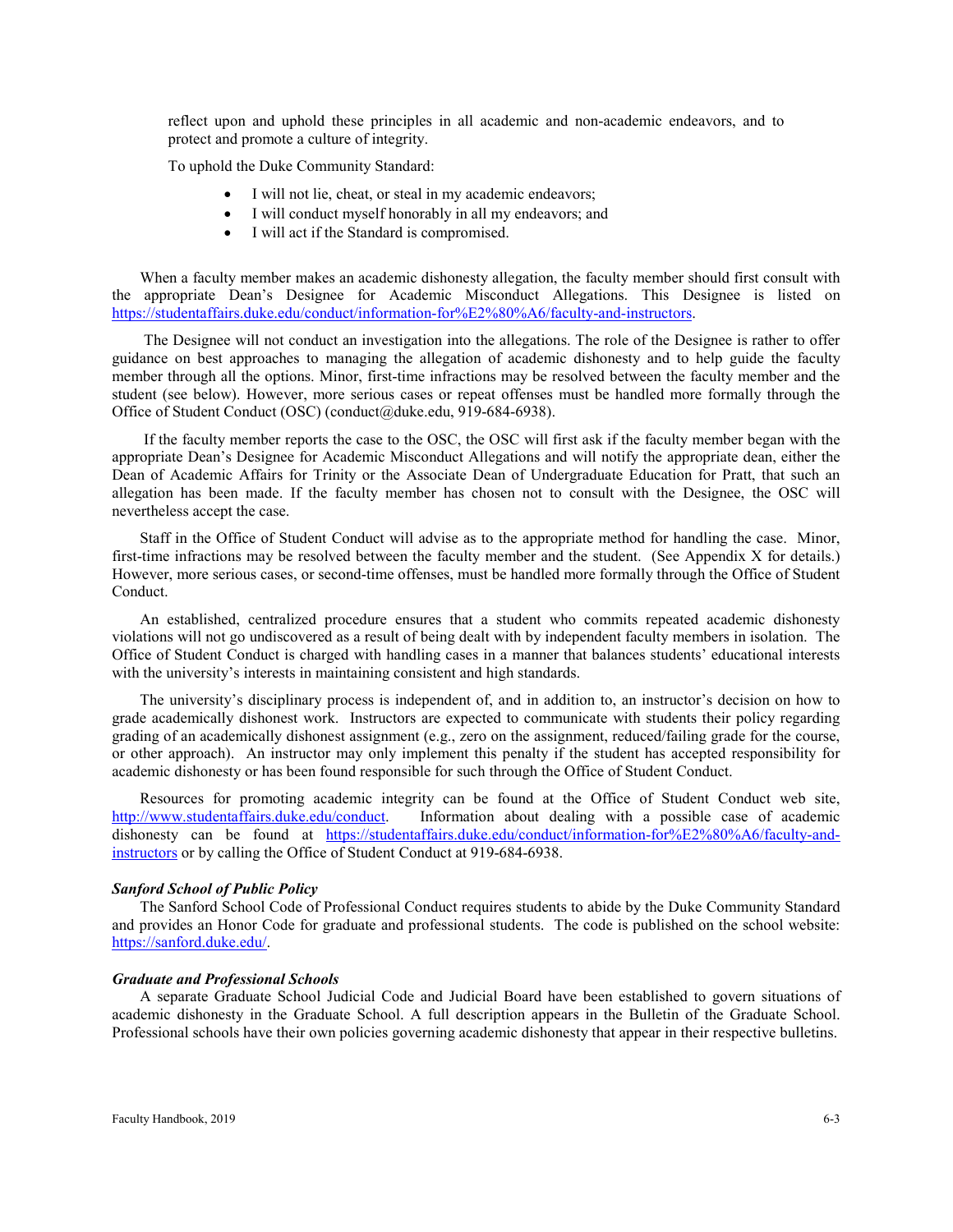### *School of Medicine Code of Professional Conduct*

All entering health professional students are provided at orientation with the Code of Professional Conduct attesting to high ethical standards in school performance. The rights and responsibilities of students with regard to university-wide regulations pertaining to student conduct can be found in the current School of Medicine Bulletin, [http://registrar.duke.edu/university-bulletins/school-medicine.](http://registrar.duke.edu/university-bulletins/school-medicine)

There also exists a compact between teachers and learners of medicine. Preparation for a career in medicine demands the acquisition of a large fund of knowledge and a host of special skills. It also demands the strengthening of those virtues that undergird the doctor/patient relationship and that sustain the profession of medicine as a moral enterprise. This compact serves both as a pledge and as a reminder to teachers and learners that their conduct in fulfilling their mutual obligations is the medium through which the profession inculcates its ethical values. *In this document, the resident is considered a teacher as well as a learner. For more information, please refer to the School of Medicine bulletin,* [http://registrar.duke.edu/university-bulletins/school-medicine.](http://registrar.duke.edu/university-bulletins/school-medicine)

#### *School of Nursing*

The School of Nursing has established a Personal Integrity Policy and Guidelines for academic and personal integrity that are intended to guide the professional behavior of School of Nursing students. The policy and guidelines are available at

[http://nursing.duke.edu/sites/default/files/current\\_students/personal\\_integrity\\_policy1.pdf.](http://nursing.duke.edu/sites/default/files/current_students/personal_integrity_policy1.pdf)

# **Academic Freedom of Students**

When and if a complaint is lodged against any faculty member asserting that he or she has abridged an individual's academic freedom, the dean of the appropriate school or college shall receive that written complaint and use his or her good offices to resolve the matter in an agreeable fashion. If the dean wishes faculty aid in establishing the merits or extent of the complaint, the dean should appoint a disinterested two-person subcommittee of the Faculty Hearing Committee to provide advice. Cases not resolved by the dean may be brought to the attention of the provost.

# **Class Changes: Withdrawals and Additions, Academic Year**

#### *Divinity School*

Policies concerning registration, changes thereof, refunds, withdrawals from single courses, and withdrawal from school are outlined in the Bulletin of Duke University, Divinity School at [http://registrar.duke.edu//university-bulletins/divinity-school.](http://registrar.duke.edu/university-bulletins/divinity-school)

#### *Graduate School*

Before the final deadline for the drop/add period set by the University Schedule Committee each semester, graduate students may change their course registration choices in DukeHub. If a student wishes to withdraw after the drop/add deadline, the student must obtain permission from the director of graduate studies and the instructor before the Graduate School can process the withdrawal. Any withdrawal after the drop/add deadline will result in a grade of W. **Note for master's students:** the student is responsible for paying any charges incurred for courses from which a student withdraws after the drop/add deadline.

#### *Sanford School of Public Policy*

Policies concerning registration, changes thereof, refunds, withdrawals from single courses for master's programs in public policy, and withdrawal from the school are found in the Bulletin of Duke University, Sanford School at [http://registrar.duke.edu//university-bulletins/sanford-school-public-policy.](http://registrar.duke.edu/university-bulletins/sanford-school-public-policy)

#### *Trinity College and the Pratt School of Engineering*

All students are expected to carry a normal load of four courses in each semester of enrollment unless an underload is authorized by their academic deans. Any enrollment above four is considered an overload. Students may drop/add courses, as desired, until the beginning of the second week of classes. While students may add at their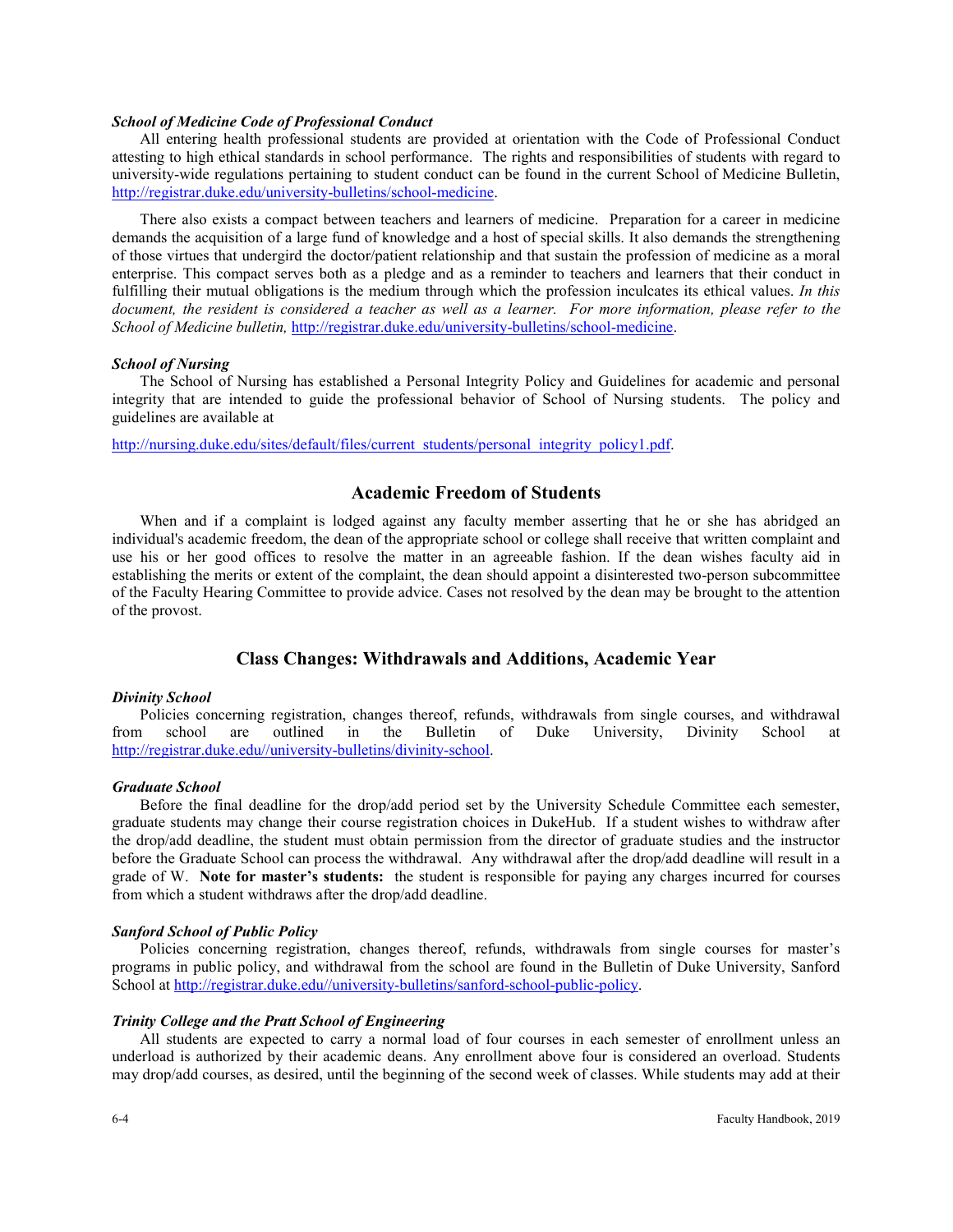discretion in the first week, a permission number from the appropriate instructor must be obtained during the second week. After the first two weeks no course may be added and, in order to withdraw from a course, the student must obtain permission from the appropriate academic dean. After the drop/add period but prior to the last class day preceding the final four weeks of classes, students taking a course overload, i.e., more than four semester courses, may by course withdrawal reduce their schedule to four courses with the permission of the academic dean. With the permission of their academic dean, students enrolled in four full-credit semester courses may for compelling reasons withdraw from one course after the drop/add period but prior to the last class day preceding the final four weeks of classes. During the last four weeks of classes in any semester, or its equivalent in summer terms, a student may withdraw from a course if, in the judgment of the student's dean, compelling and extraordinary circumstances make it necessary for the student to discontinue the course; otherwise, the course is continued to the end of the semester. Whenever a student is permitted to withdraw from a course (no matter the time or circumstances), a grade of W will be recorded on the student's academic record. A course discontinued without approval results in a grade of F.

Note that detailed policies for undergraduates in Trinity College and the Pratt School of Engineering can be found online at <http://trinity.duke.edu/undergraduate/academic-policies> and at <http://pratt.duke.edu/undergrad/students/policies>

#### *School of Medicine*

Policies concerning registration, changes thereof, refunds, withdrawals from single courses, and withdrawal from school are outlined in the School of Medicine Bulletin, [http://registrar.duke.edu/university-bulletins/school](http://registrar.duke.edu/university-bulletins/school-medicine)[medicine.](http://registrar.duke.edu/university-bulletins/school-medicine) 

Withdrawal from the MST program prior to completion of the PhD degree requirements: Students who leave the MST Program in their *first year* of graduate school will be required to complete **all** of the requirements of the Medical School's third year. For the complete Withdrawal from MST program policy, please refer to the School of Medicine Bulletin, [http://registrar.duke.edu/university-bulletins/school-medicine.](http://registrar.duke.edu/university-bulletins/school-medicine)

#### *School of Law*

All students are required to register on the dates prescribed by the School of Law, at which time class schedules must be completed. A student's registration for any semester is not complete until all indebtedness is settled with the Office of the Bursar. Students are not eligible to attend classes or make use of university facilities if they have any outstanding debt to the university.

Students may alter their registration by adding or dropping courses prior to the end of the seventh class day of a semester, except that in specified seminars in which enrollment is limited, no withdrawals will be permitted without the permission of the instructor and dean. Withdrawals after the seventh class day of a semester are permitted only with the permission of the instructor and dean.

# *School of Nursing--Graduate*

Using DukeHub (Duke's online student registration system), students are able to drop a course or add a course during the designated Drop/Add period at the beginning of each semester. Detailed instructions for using DukeHub are available online. The decision to withdraw from a course after the scheduled Drop/Add period requires the student to meet with their faculty advisor and the faculty of the respective course(s). If the faculty of the respective course(s) agree to the withdrawal, the student completes the Course Withdrawal Form and:

- obtains the signature of the faculty advisor,
- obtains the signature of the faculty member teaching the course.

The faculty member teaching the course then forwards the signed form to the appropriate Program Director for approval. The withdrawal will be indicated on the student's transcript as a Withdrew (W). If the withdrawal is denied, the student must complete the course and will receive the final earned grade on his/her official academic transcript. When a withdrawal is approved, the student should be aware that the Duke University School of Nursing cannot guarantee registration in the course the next time it is offered. Consequently, the student may be delayed in completing the respective program for which he/she is matriculated. The student may be required to take a leave of absence from the respective program since required courses are not taught each semester. Students who find it necessary to interrupt their program of study should formally request in writing a leave of absence following the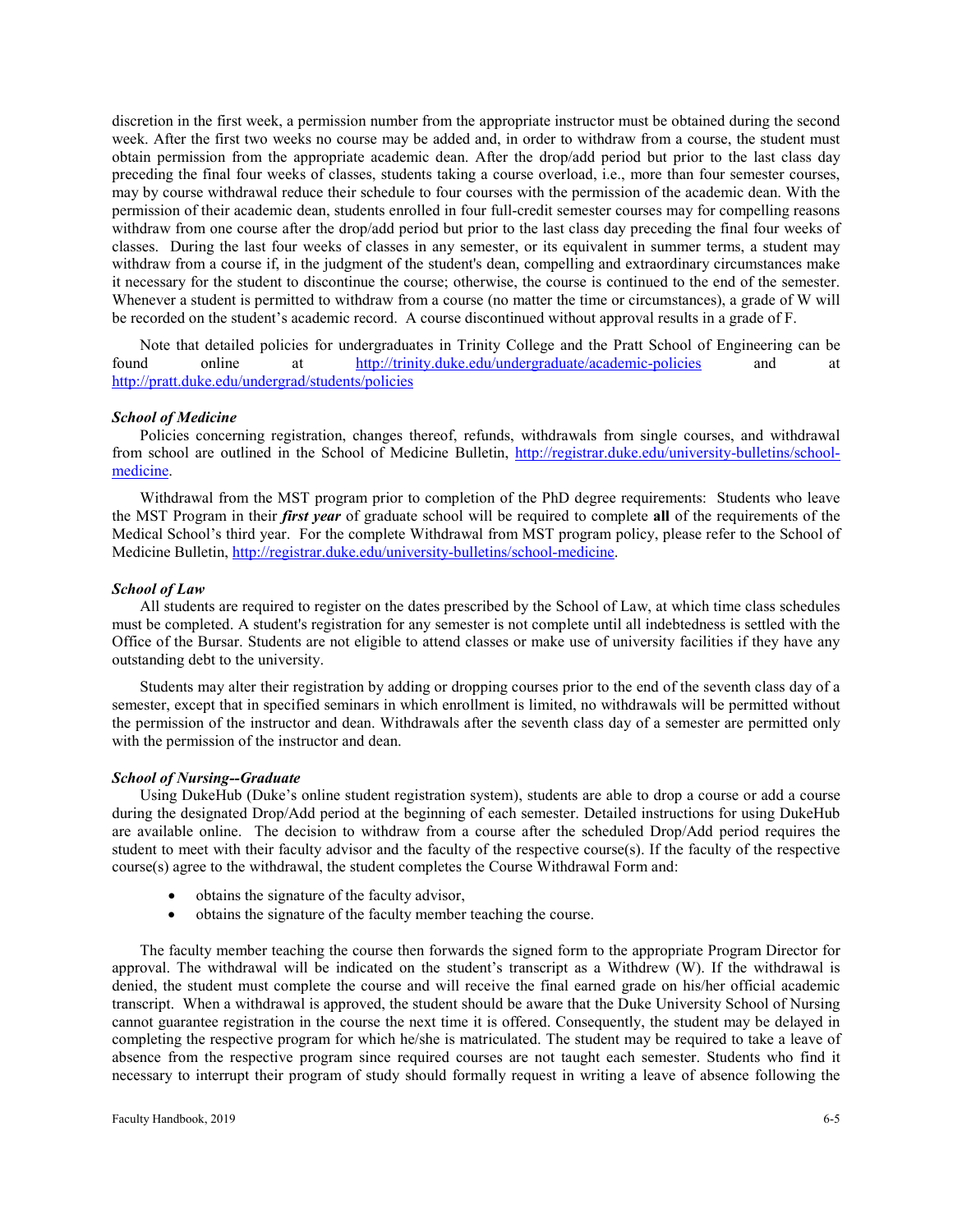procedures outlined in the Student Handbook and utilizing the form available online through the Office of Admissions and Student Services. A maximum of one calendar year's leave may be granted. Please refer to the section below on Leaves of Absence for further details. Refunds of tuition and fees will not be made except as applicable within the established parameter of a total withdrawal from the program after the Drop/Add period. The Course Withdrawal Form may be obtained via the School of Nursing website, or in the Office of Admissions and Student Services.

#### *Summer Session*

Prior to or during the first three days of classes in a summer term, a student may add or drop a course by using DukeHub. Financial penalties may apply. After the third day of class, no course may be added without permission from the student's academic dean. With permission of the academic dean (the director of the summer session serves as dean for all non-Duke students) or director of graduate studies, students may withdraw from a course until the end of the twentieth class day of a regular summer term, in which case a grade of W will be recorded on the student's academic record. Course work discontinued without the approval of the dean or director of graduate studies will result in a grade of F.

# **Class Rosters**

Updated class rosters are available to faculty, at any time, via DukeHub. Contact the Office of the University Registrar for access to DukeHub, the faculty/staff student records website.

# **Examinations**

## *Trinity College, Sanford School of Public Policy, Pratt School of Engineering, Nicholas School of the Environment, and Graduate School*

Instructors for courses offered in Trinity College of Arts and Sciences, the Sanford School of Public Policy, and the Pratt School of Engineering must announce during the first week of classes the form of the final exercise, if any. Unless departmental or school policy stipulates otherwise, the form of the final exercise is determined by the instructor. Final written examinations may not, however, exceed three hours in length, and final take-home examinations may not require more than three hours of actual writing. A final paper is not an examination. Takehome examinations are due at the regularly scheduled hour of an examination, based on the time period of the class. In courses in which final examinations are not scheduled, an exam that substitutes for a final examination may not be given in the last week of classes. Hourly tests may be given in the last week of classes, whether or not a final examination is administered during the exam period.

Instructors must retain all final examination papers for at least one year. They should be available for reference in instances where a grade is questioned.

*Regular Scheduling*. The official schedule of final semester examinations for Trinity College of Arts and Sciences, the Sanford School of Public Policy, the Pratt School of Engineering, the Nicholas School of the Environment, and the Graduate School is prepared and distributed by the University Schedule Committee, and is available on the Office of the University Registrar website [\(www.registrar.duke.edu\)](http://www.registrar.duke.edu/), and no changes may be made in it without the committee's approval. Generally, final examinations are scheduled according to the day and hour at which the course meets during the semester. The Registrar's Office will contact instructors when students are authorized to reschedule a final examination because they have three examinations within a 24-hour period.

*Block Scheduling*. When a department offers six or more sections of a course, OR multiple sections with a total enrollment of at least 300 students, and when the instructor in each of those sections agrees to give a uniformly graded common examination, a written request for a block final examination time period may be made to the University Registrar and chair of the University Schedule Committee. Such requests must be made by the end of the second week of classes in the previous semester, in order that the Schedule Committee can attempt to meet the request while it is establishing the final examination schedule.

Tests to be given during the regular semester also may be scheduled on a block basis when as many as six or more sections of a course with 100 students are being offered, and when the instructors in those sections agree to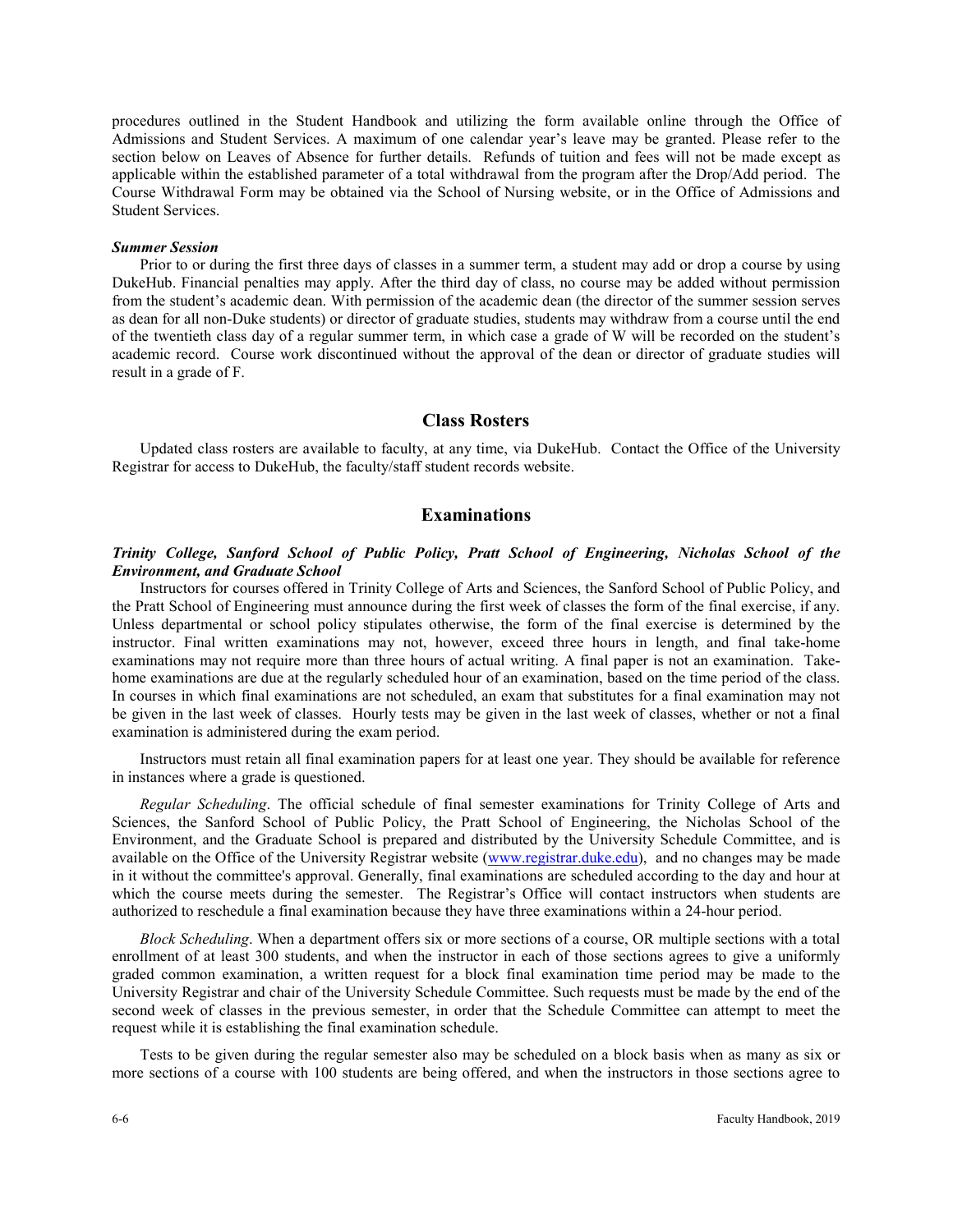give a uniformly graded common examination. Block tests must be approved by the University Schedule Committee. Such tests are scheduled on Tuesday or Thursday between 7:30 a.m. and 8:45 a.m.

#### *School of Law*

A final examination will be required in every regular course, and no final examination will be required in any seminar, unless the instructor announces to the contrary before the end of the second week of the semester. No student may take a final examination in a course at a time other than the regularly scheduled time without the permission of the dean's office. Such permission normally shall be granted only in cases of illness or extreme personal hardship; direct conflicts in the scheduling of examinations; or in certain cases where a student has three scheduled examinations within a 36-hour period of time. No exams shall be rescheduled at a time prior to the regularly scheduled examination.

If a student has been excused from taking a final examination in a course at the regularly scheduled time, the instructor may require the student to take a special final examination or submit a special paper. In such a case, the student shall be graded in the course on a credit/no credit basis. If the student takes the regular examination, but it cannot be read together with the examinations taken by other students in the same course, the instructor may, in his or her discretion, grade the examination numerically or on a credit/no credit basis. If a student has been excused from taking a final examination at the regularly scheduled time, and the examination has not been taken within 28 days after the last regularly scheduled examination for that semester, a mark of incomplete will be entered on the student's record.

Computers and word processors may be used for taking examinations, unless prohibited by the individual instructor(s). Computer use is subject to the Law School's honor code.

All final examination papers shall be preserved for a period of two years by the instructor or the Registrar's Office. All examination papers, including questions, student answers and related materials are the property of the instructor and/or the Law School. Students shall comply with the instructor's requirements concerning retention of exam papers and shall not retain copies, digital or otherwise, of exam questions, answers or related materials unless retention is specifically permitted by the instructor.

# *School of Medicine*

*Retesting, Absences, and Testing Policy*: The Duke University School of Medicine curriculum is an intense, fast-paced curriculum designed to provide students with the core knowledge and skills necessary for early clinical exposure, for a productive year of individual scholarly activity in the third year, and for success in the transition to graduate medical education. The School of Medicine has established policies and procedures to guide students and faculty regarding the issues of absence, testing, retesting, and remediation in core elements of the curriculum. For more information, please refer to the School of Medicine bulletin, [http://registrar.duke.edu/university](http://registrar.duke.edu/university-bulletins/school-medicine/)[bulletins/school-medicine/.](http://registrar.duke.edu/university-bulletins/school-medicine/)

# **Grading**

#### *Undergraduate Symbols*

The grading symbols used at Duke at the undergraduate level are as follows:

- A Exceptional
- B Superior
- C Satisfactory
- D Low pass
- F Failing
- I Incomplete
- S Satisfactory (issued when a course is completed on a Satisfactory/Unsatisfactory basis, equivalent to a letter grade of C-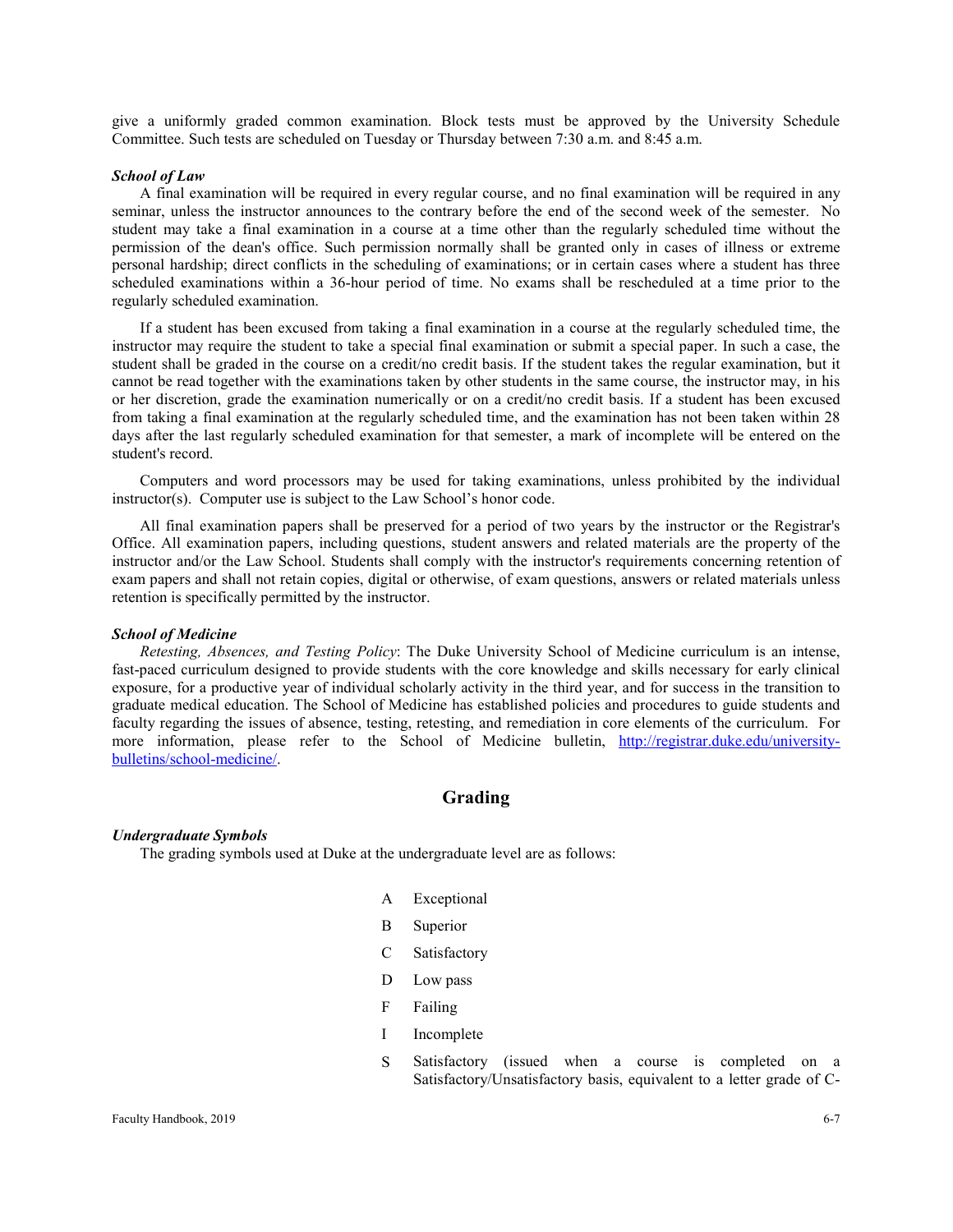or better)

| U   | Unsatisfactory (issued when a course is completed on a<br>Satisfactory/Unsatisfactory basis, equivalent to a letter grade of D+<br>or worse) |
|-----|----------------------------------------------------------------------------------------------------------------------------------------------|
| X   | Absence from final exam $(+/-$ additional work)                                                                                              |
| Z   | Continuing course                                                                                                                            |
| W   | Withdrawal                                                                                                                                   |
| AD. | Audited course                                                                                                                               |
| WА  | Withdrawal from an audited course                                                                                                            |

Grades of A, B, C, and D may be modified by a plus (+) or a minus (-). Although the D grade represents low pass, in Trinity College not more than two courses passed with a D grade may be counted among those required for graduation or annual continuation. Courses for which a D grade is earned do, however, satisfy all other requirements.

The Pass/Fail grading basis option was replaced with a Satisfactory/Unsatisfactory grading option beginning in fall, 2010. When a student elects this option, a grade of S will be recorded when the student earns a grade equivalent to a C- or better and a U grade if the student earns a grade equivalent to a  $D<sup>+</sup>$  or worse. Students may count no more than 4 courses taken on the S/U basis toward the 34 courses required for graduation. Note: students enrolled in a course on the S/U basis may subsequently change to a letter grade basis by filing a request with the registrar's office up to the first day of the final four weeks of classes. Students may not change from a letter grade basis to an S/U option after the end of the correction period (end of third week of the semester).

A grade of F or U indicates that the student has failed the course and does not receive credit. The course must be repeated and a passing grade earned in order for credit to be awarded. The letter N indicates no grade was assigned. A grade of W indicates the student officially withdrew from the course.

#### *Graduate and Professional School Symbols*

At the graduate and professional school level, various systems of symbols are used:

| Divinity                        | A, B, C, D, F, P, NC, I, W                                      |
|---------------------------------|-----------------------------------------------------------------|
| <b>Fugua School of Business</b> | SP, HP, P, LP, F, I                                             |
| Graduate                        | A, B, C, F, I, W, Z, CR, NC                                     |
| School of Nursing               | A, A, B+, B, B, C+, C, C-, F, CR (credit), NC (no<br>credit), W |
| Law                             | Numerical grades from 1.5 to 4.3, I, W, WP, WF;                 |
|                                 | single course uses P, LP, F                                     |
| Medicine                        | H, HP, P, F, I, W                                               |
| Nicholas School                 | A, B, C, F, I, W, Z                                             |
| Sanford School                  | A, B, C, F, I, W, X, Z                                          |

Within the Divinity School, the Graduate School, the School of Nursing, the Sanford School of Public Policy, and the Nicholas School of the Environment, all grades except F may be modified with plus (+) or minus (-). Such modifications are entered on the permanent record.

#### *Repetition of Courses: Trinity College and the Pratt School of Engineering*

A Trinity College student who receives a grade of  $D_2$ ,  $D$ , or  $D_1$  in any course will be allowed to repeat the course at Duke with permission of his or her academic dean. Forms to request permission are available on T-Reqs, the Trinity Requirement website. A Pratt student who has earned a grade of D-, D, or D+ in a required mathematics,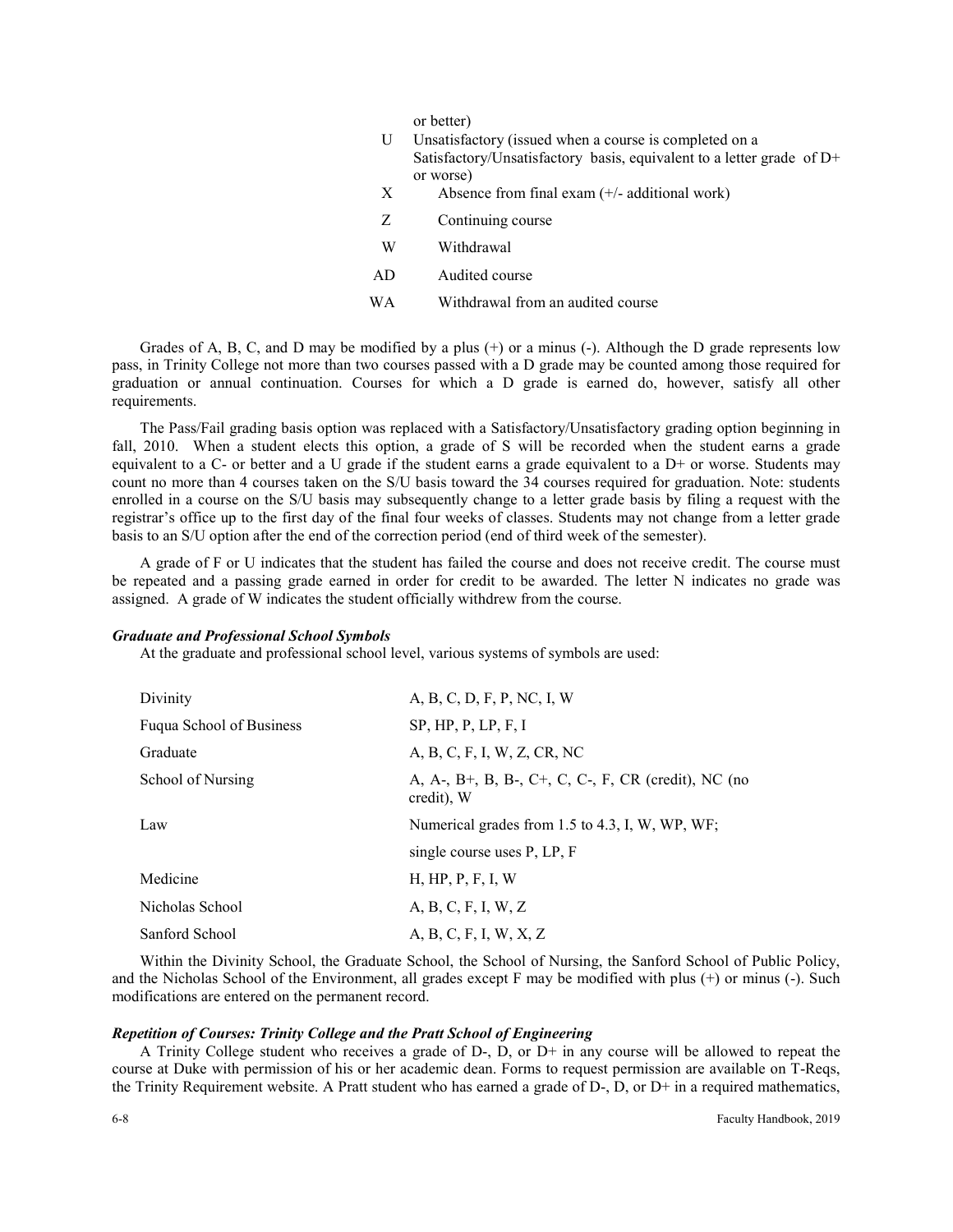science, or engineering course may, with permission of his or her adviser, director of undergraduate studies, and academic dean, repeat the course.

The grade earned in the repeated course as well as the grade earned originally will appear on the transcript, the former identified as a repeat; both grades will be computed in the grade point average, but the course credit will be counted only once toward the minimum number of courses for continuation or toward fulfilling graduation requirements.

#### *Repetition of Courses: Sanford School of Public Policy*

Students earning a failure (F) in a required course will normally be asked to withdraw from the degree program.

### *Repetition of Courses: Divinity School*

Students earning a failure (F) in a required (core or foundational) course must retake the course. Students earning a D (D+, D, D-) in a core or foundational course shall be obliged to retake a regularly scheduled final examination in that course and pass said examination with a grade of C- or better. The retake does not alter the existing grade.

## *Repetition of Courses: School of Law*

No student may retake for credit a course in which the student was previously enrolled and for which the student received a grade, unless the student receives a failing grade in a required course. Any student receiving a failing grade in a required course shall be required to retake the course, or, with permission of the instructor and the Dean, to submit to a re-examination in the course, until credit is received. A student receiving a failing grade in an elective course may retake the course for credit only with the permission of the instructor. Once a previously failed course is retaken for credit and passed, the grade earned when the student retook the course shall appear on the student's transcript but no additional credit shall be awarded for the course, and the passing grade shall not be factored into the student's grade-point average. The original failing grade shall also remain on the transcript and shall be factored into the student's grade-point average.

No student may retake for credit a course in which the student was previously enrolled and from which the student withdrew after the halfway point of the course unless the student has obtained the permission of the instructor. If a student is permitted to retake for credit a course in which the student was previously enrolled for more than half of a course and ultimately withdrew, the student shall be graded in that retaken course on a credit/no credit basis.

A student may take for credit a course in which the student was previously enrolled and from which the student withdrew before the end of the seventh calendar week of the semester.

### *Satisfactory/Unsatisfactory Grading System*

With the consent of the instructor and academic dean, an undergraduate student may register for grading on a satisfactory/unsatisfactory (S/U) basis in one course each semester and summer session, although only four (4) courses taken on this basis may be counted toward the 34 courses required for graduation. The limit of four does not apply to courses that are only offered on the S/U basis. A grade of S will be awarded if the student has earned the equivalent of a letter grade of C- or better, while a U will be awarded for the equivalent of a D+ or worse grade. Neither an S nor a U will be factored into the grade point average. Students who receive a U will receive no credit for the course and will be ineligible for dean's list in that semester. Courses taken on an S/U basis (whether offered only on this basis or elected by the student) do not count toward general education requirements, except the requirement for thirty-four course credits and continuation requirements. No other degree requirements (major, minor, certificate, including prerequisites) may be met by a course passed under the S/U option, unless by special permission from the director of undergraduate studies of the department or program. Taking a course on the S/U basis may make one ineligible for the dean's list (see the section on academic honors in this chapter). Students studying abroad or on domestic study away programs may not receive credit for courses taken on an S/U or pass/fail basis.

Students who wish to take a course on an S/U basis must obtain permission from the instructor and their academic dean. Students have until one week after the drop/add period ends in the fall or spring semester to secure permission to take a course on the S/U basis. (Summer term students must do so by the end of the drop-add period).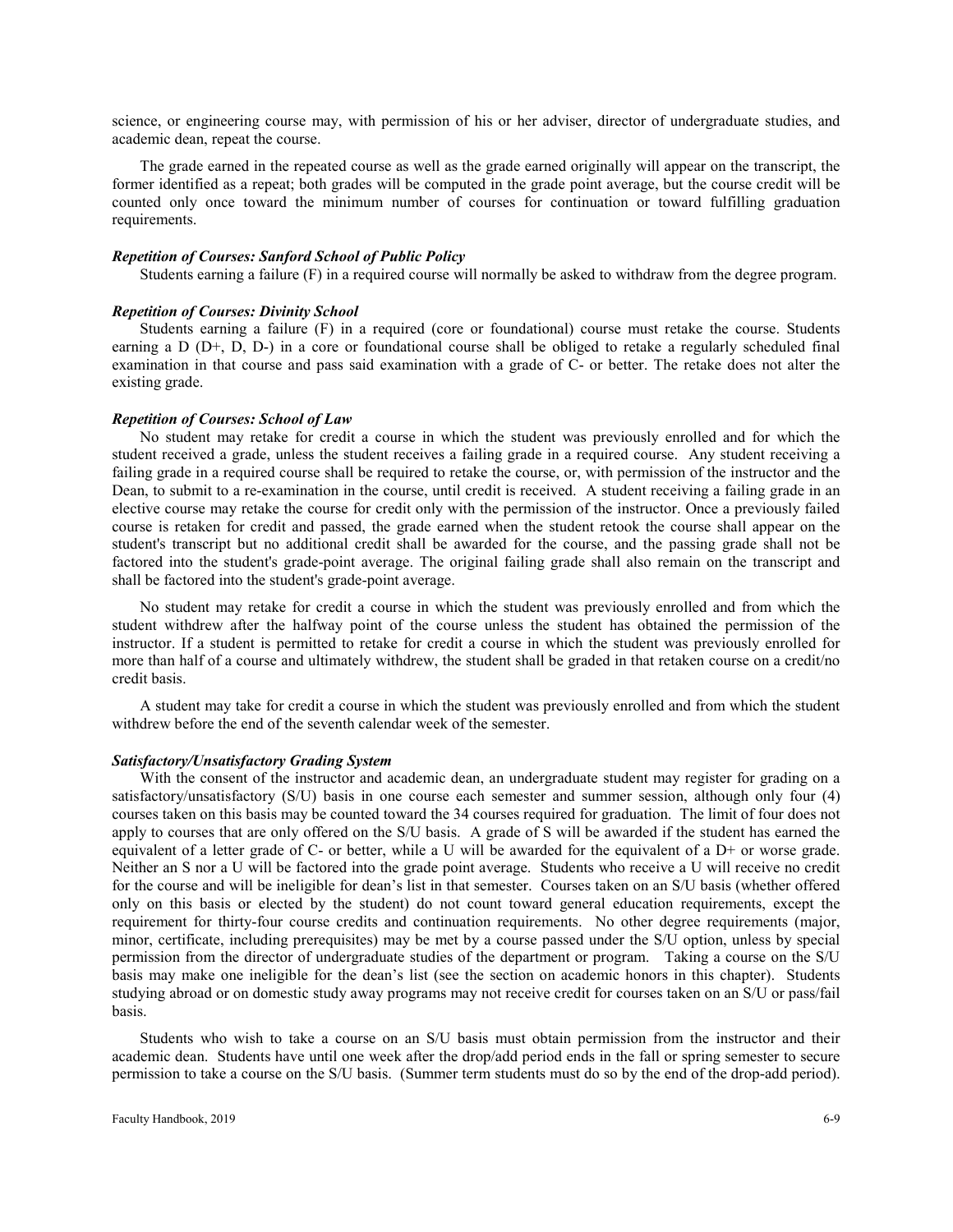Students who have elected to register for a course on an S/U basis may subsequently change to a letter grade basis by filing a request with the university registrar up to the first day of the final four weeks of classes. An S grade earned in a course may not be converted subsequently to a letter grade, and the course may not be retaken.

**School of Medicine Grading:** A grading basis is established for each course with Curriculum Committee approval. Currently there are three grading schemes established: Pass/Fail; Honors/High Pass/Pass/Fail; and Credit/No Credit. Where appropriate, certification by the individual faculty person or by the delegated representative of each departmental chairman that a student has satisfactorily completed requirements for a course shall constitute grounds for a grade of Pass (*P*), High Pass (HP), or Honors (*H*). Honors are reserved for those students who have performed in an exemplary manner in the opinion of the faculty. For more information concerning the Grading policies, please refer to the School of Medicine bulletin, [http://registrar.duke.edu/university](http://registrar.duke.edu/university-bulletins/school-medicine)[bulletins/school-medicine.](http://registrar.duke.edu/university-bulletins/school-medicine) 

#### *Audit*

With the instructor's permission, students may register to audit no more than one course in a semester except those classified as physical education activity, dance activity, applied music, and studio art. Auditors are not required to submit assignments or take examinations and receive no credit for audited courses. Once audited, a course cannot be repeated for credit. The record shows AD to indicate that a course has been audited. Students may not change a course to or from audit after the end of drop/add. Students must follow the procedures described on DukeHub for recording the grading status by the published deadline. If a student fails to attend an audited course regularly or abandons it midway, the instructor is expected to submit a grade of WA at the end of the semester.

*School of Medicine course audit*: Courses in the Doctor of Medicine program at the School of Medicine may be audited, with approval and consent of the course director, only by students currently enrolled in the MD program. Students who audit a course do not receive credit for the course. Only those classes offered in a lecture format may be audited with the written permission of the instructor. After the first week of classes in any term, no course taken as an audit can be changed to a credited course and no credited course can be changed to an audit. Further, an audited course may not be repeated for credit.

### *Z-Satisfactory Work in Progress*

The grade Z may be used only in courses that extend beyond one semester to indicate satisfactory work in progress at the end of the first semester when no regular grade is applicable. At the end of the second semester of the course a single grade for the year's work is assigned, and credit added to the cumulative calculation.

#### *X-Absence from Final Examination*

Whenever students are absent from a final examination, they receive an X instead of a final grade unless the student's grade in the class is failing, in which case the instructor may submit an F. If no acceptable explanation for the absence has been presented to the appropriate dean's office within forty-eight hours after the scheduled examination time, the X is converted to an F. In extraordinary circumstances, an academic dean may excuse a student's absence from a final examination. It is the responsibility of the student to consult the academic dean within forty-eight hours of the missed exam. However, deferral of a final exam will not be authorized by the academic dean if it is ascertained from the instructor that the student has a history of excessive absence or failure to complete coursework in a timely fashion for the class. If the absence is excused, the student arranges with the dean and the instructor for a makeup examination to be given at the earliest possible time. An undergraduate student's X not cleared by the end of the fifth week of the following semester (or an earlier date if continuation is at issue) is converted to an F. If not enrolled in the university during that following semester, students are given until the end of the fifth week of the next semester of matriculation to clear the X. The Incapacitation Form procedure cannot be used for final exams. In the School of Law, arrangements for makeup examinations are made with the dean or his/her designate only.

#### *I-Incomplete Work*

In Trinity College and the Pratt School of Engineering, the end of the semester is formally defined as the end of the final examination period. If, due to illness, emergency, or reasonable cause, a student cannot complete work for a course before the end of the semester, the student may request in writing to his or her academic dean the assignment of an I (incomplete) for the course. If the request is approved by the instructor in the course and by the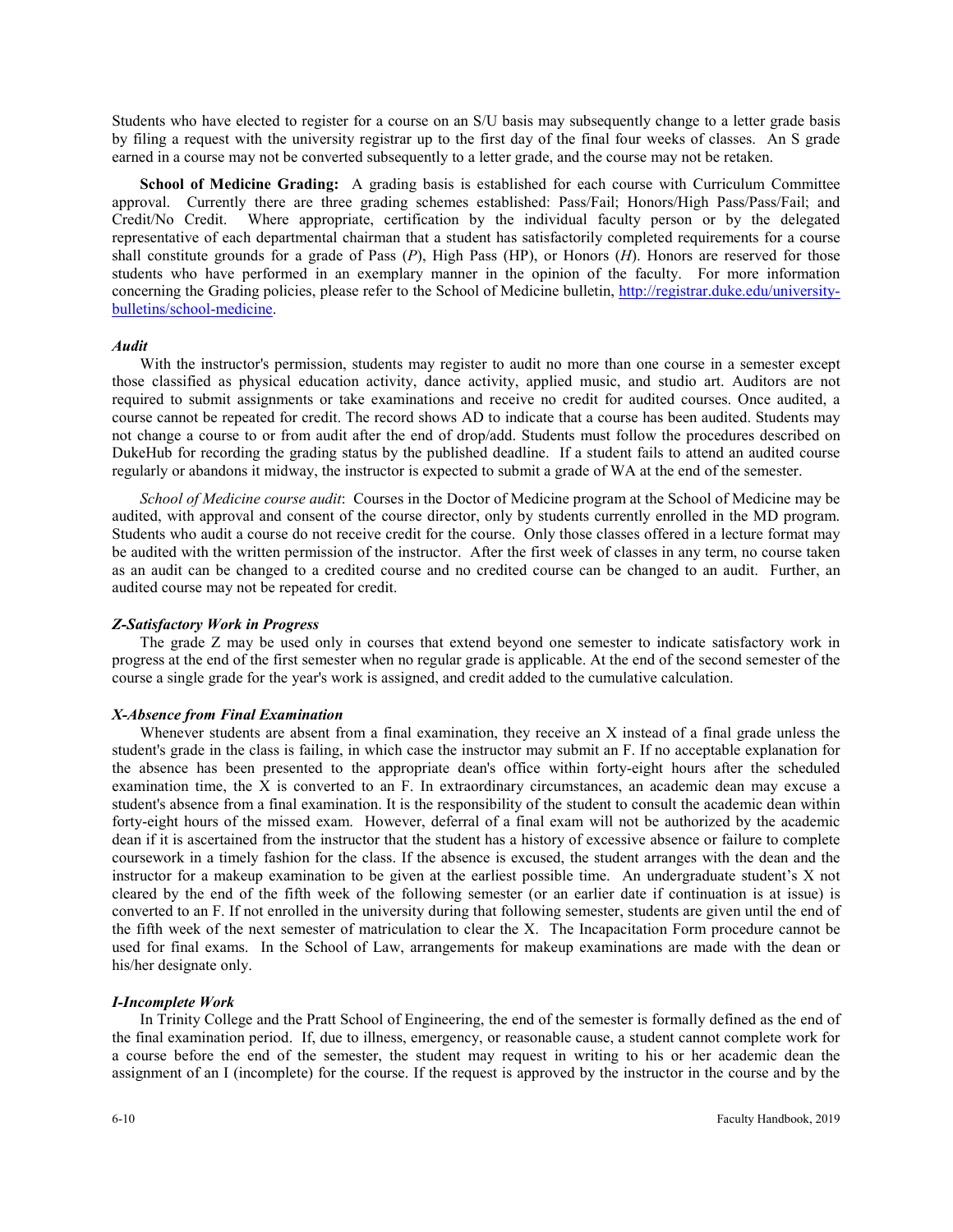student's academic dean, the I is given by the instructor. Although normally a Trinity College of Arts and Sciences student's request for the assignment of an I must be approved by the instructor in the course and by the student's academic dean, in certain cases the instructor may elect to assign an I without a written request from the student or the approval of the academic dean. When issuing an I, the instructor will also issue a reversion grade, i.e., the grade that will be posted to the student's record if the student does not complete the missing work. In Trinity and Pratt the student must satisfactorily complete the work prior to the last class day of the fifth week of the subsequent fall or spring semester (or earlier if there is a question of the student's continuation in school). If a grade is not reported by the end of the sixth week, the Office of the University Registrar will post the reversion grade. An I taken in the fall semester must be resolved at the latest in the succeeding spring term; an I taken in the spring or summer must be completed at the latest in the following fall term. A student not enrolled in the university during that subsequent semester will have until the end of the fifth week of the next semester of matriculation to clear the I. Students may not complete work in a course after graduation.

To submit a grade after issuing an I (if different than the reversion grade), the instructor sends a grade change letter to the University Registrar on departmental stationery and signed by the instructor. The letter should contain the name of the student, the student's ID number, the semester, the course and section number, and the final grade. When the course grade is added to the student's official record, a notation of the I remains on the record, except in the Graduate School, the Sanford School of Public Policy, and the Fuqua School of Business.

In the Graduate School, Fuqua, Sanford, and the Nicholas School, one year is allowed for completion. When the course grade is added to the student's official record, the I is removed from the record. If the course requirements are not completed within one year, the grade of I remains permanently on the student's record and no credit is received for that course. In the School of Nursing one year is allowed for completion. If a grade is not reported by the end of that year an F will be recorded for the course. In the School of Medicine, a grade of I becomes part of the permanent record. The Grading Policy for each class can be found in the School of Medicine Bulletin [http://registrar.duke.edu/university-bulletins/school-medicine.](http://registrar.duke.edu/university-bulletins/school-medicine)

For the purpose of determining whether a student satisfies continuation requirements, an I is counted as failing to achieve satisfactory performance in that course. If at the end of the fall semester or the summer session an incomplete is a factor in determining continuation, it must be satisfactorily completed in time for final grades to be submitted to the registrar no later than the day preceding the first day of classes for the next semester. If the question arises at the end of spring semester, the I must be resolved prior to the first day of classes for the second term of summer session, whether or not the student plans to attend any terms of the summer session. No student who has incomplete course work from both the spring semester and the summer session may continue into the fall semester.

#### *W--Withdrawal from a Course*

Students withdraw from courses for a variety of reasons, including medical circumstances. Because withdrawal from a course always requires approval by the student's academic dean, instructors should refer students to their dean to discuss whether a course withdrawal is advisable or permitted. The grade W is used to indicate officially approved withdrawal from a course. In order to withdraw from a course, students must procure a course withdrawal form from their academic dean, secure the signature of the instructor, and return the form to the dean's office. If a student discontinues a course without the permission of the appropriate dean, a grade of F is recorded. Note: The use of W grades only, instead of WP, WF and WE grades, was approved by the faculty, effective Fall 2008, for Trinity, Pratt, the Nicholas School, the Sanford School, the Graduate School, the School of Nursing, and the Engineering Professional students. At this point, the Law School still uses the WP and WF system. In the School of Medicine, a grade of W becomes part of their permanent record. The Grading Policy and procedures required to withdraw from a course can be found in the School of Medicine Bulletin, [http://registrar.duke.edu/university](http://registrar.duke.edu/university-bulletins/school-medicine)[bulletins/school-medicine.](http://registrar.duke.edu/university-bulletins/school-medicine)

#### *W—Medical Leave of Absence*

A medical leave of absence may be authorized at any time in the semester before the last day of classes and is authorized by the academic dean if, due to personal health problems, it becomes impossible for a student to continue in courses. Grades of W are issued in each of the student's courses. Medical leaves are not granted once classes have ended. In support of a request to take medical leave, a student must provide a letter from a health professional or therapist.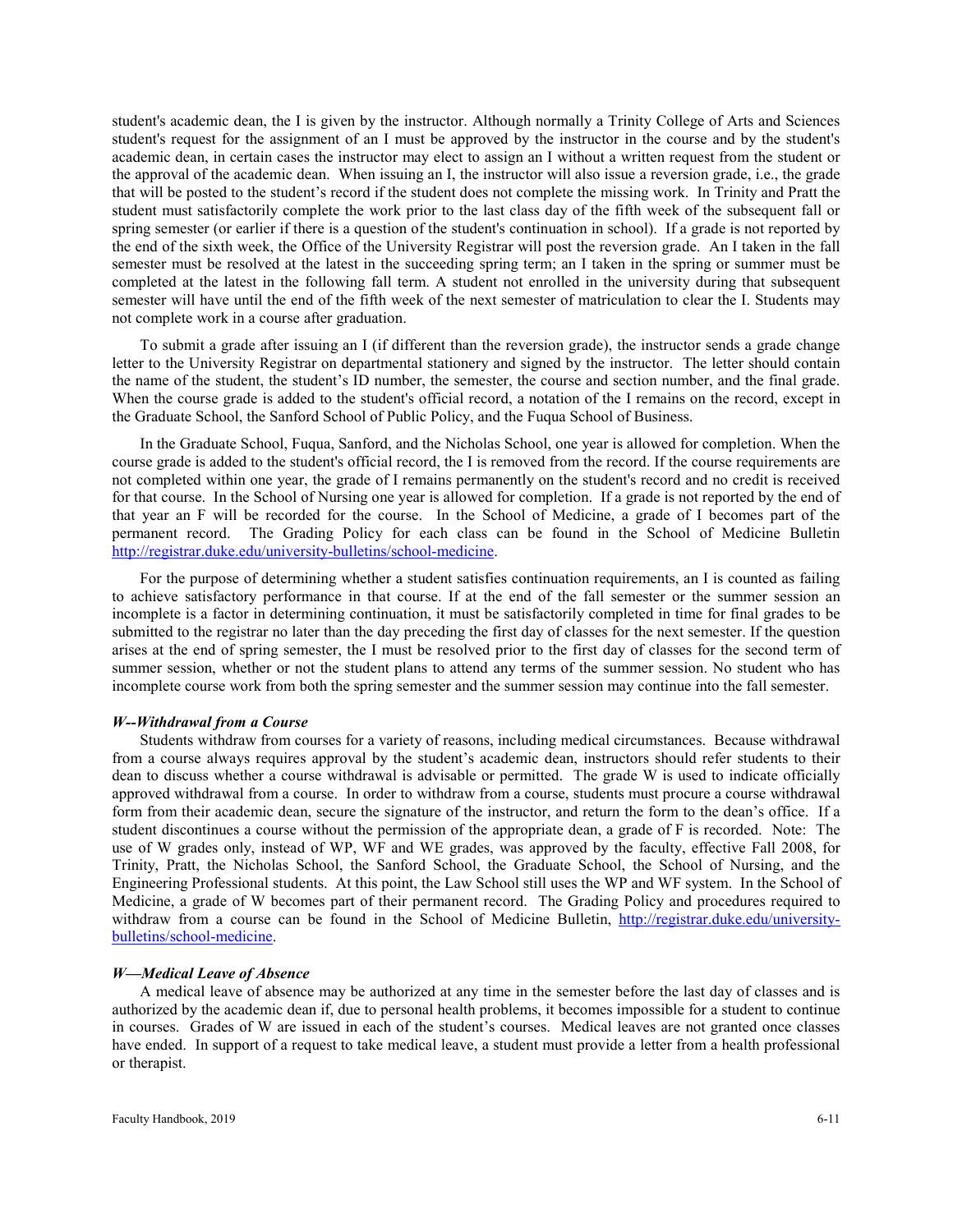#### *W, F--Withdrawal from the University*

Students who wish to withdraw from the university must give official notification to their academic dean. For students withdrawing from the university on their own initiative prior to specified times (given in the bulletin for each college or school) before the end of the semester, a W is assigned in lieu of a regular grade for each course. Thereafter an F is recorded for each course unless the withdrawal is caused by an emergency beyond the student's control. For additional information, consult the bulletin of the appropriate college or school or the student's academic dean.

# *Reporting Grades: Trinity College, Pratt School of Engineering, Graduate School, School of Nursing, Nicholas School of the Environment, Divinity School, Fuqua School of Business, Sanford School of Public Policy*

At the appropriate times each semester, instructors are notified via email that on-line grading for that semester is open.

The instructor submits the grades, via DukeHub, to the Office of the University Registrar. All grades must be submitted within forty-eight hours after the final examination is given. Graduating students' grades are due within twenty-four hours after the final examination is given. Grades are available to students via DukeHub, as soon as they are posted.

#### *Reporting Grades: School of Law*

Final grades in all completed courses in the Fall semester shall be recorded by instructors on or before January 15 (or the following Monday should that date fall on a weekend). Final grades in all completed courses in the Spring semester shall be recorded by instructors on or before June 1 (or the following Monday should that date fall on a weekend). In addition, within a reasonable time of receipt of the grades from the instructor and after January 15 for the Fall semester and June 1 for the Spring semester, the Law School will report such grades to the students on the electronic system utilized by the university (e.g. the SISS web-based system currently).

Within a reasonable time after all of the grades for a graduating class have been recorded, usually before September 1st, the following information shall be made available to the graduated students: the GPA cut-off grades to the nearest one hundredth of a point for Cum Laude and Magna Cum Laude respectively. No information concerning the class rank or approximate class rank for any student shall be provided.

#### *Reporting Grades: School of Medicine*

The Liaison Committee on Medical Education (LCME) requires that grades be submitted to the Office of the School of Medicine Registrar and made available to students within six weeks of the last day of classes. There is a shorter grade submission period for the last section prior to graduation and for the first section of the fall term for fourth year students, due to the Medical Student Performance Evaluation deadline of October 1.

# *Midterm Grades for Undergraduates*

Midterm grades are required for all first-year students and only those upper-class students who are doing unsatisfactory work (i.e., D or F). Instructors should submit their midterm grades via DukeHub to the registrar by the date listed on the university schedule. Midterm grades are not recorded on transcripts, but midterm grade reports are available to students, advisors, and academic deans on DukeHub.

#### *Grade Changes*

It is important to note that with the exception of I grades and X grades, changes in grades may be made by the instructor only because of an error in calculation or an error in transcription. Changes in grades may not be based on the late submission of required work, the resubmission of work previously judged unsatisfactory, or on additional work. No changes may be made in a grade after the end of the semester following the one for which the grade was assigned, although cases of error discovered after the deadline may be appealed by the student or the instructor to the Office of the Provost. The purposes of these regulations are to promote accurate record keeping and careful grade reporting, and to protect instructors from student pressure. The procedures vary slightly in the School of Law as governed by Law School Rule 3-20. In the School of Law, in addition to grade changes on the basis of errors in calculation or transcription, with permission of the Dean, grade changes also may be made on the basis of a compelling reason.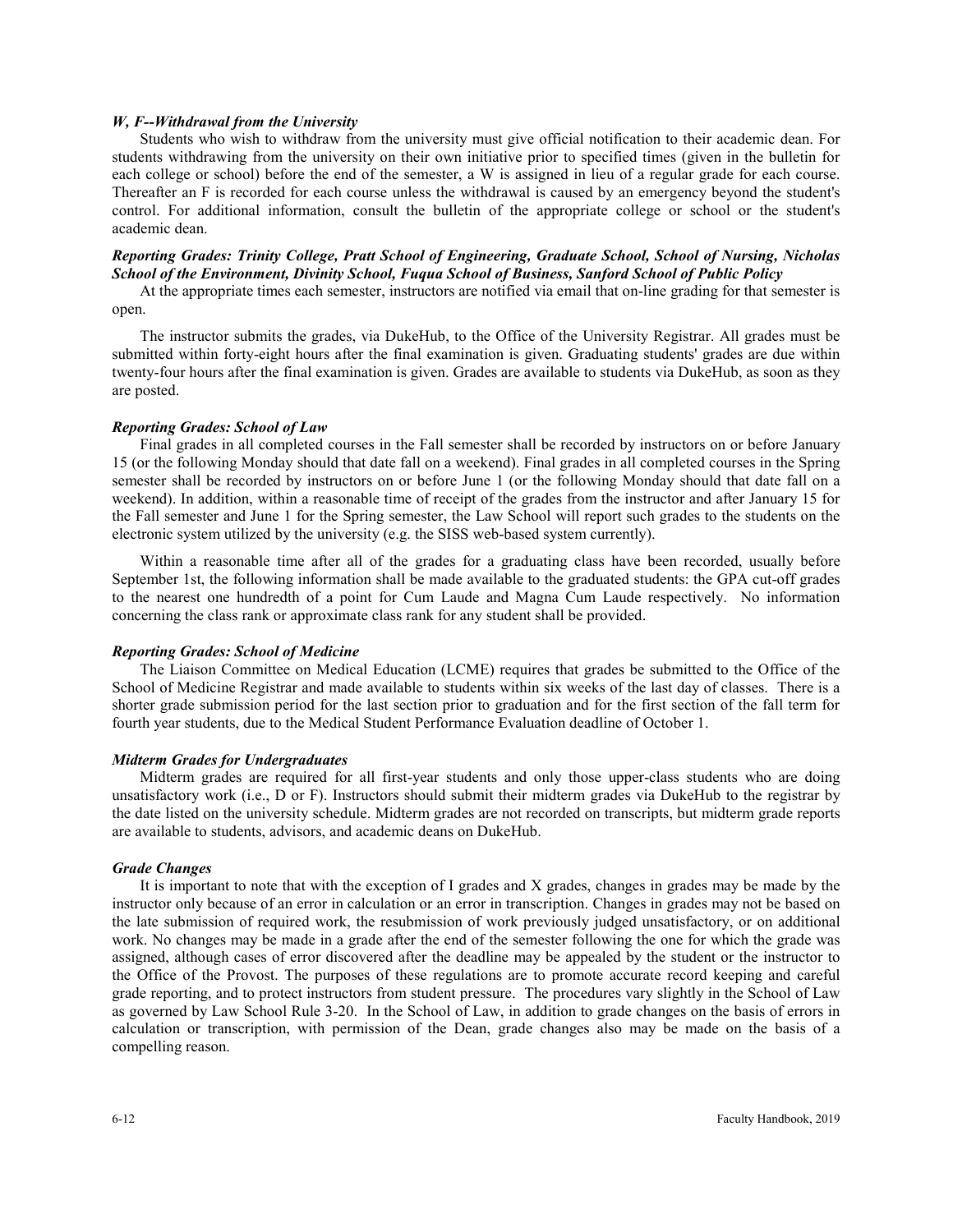The university requires that changes in grades other than those designated by I or X be indicated in a letter written on departmental letterhead, signed by the instructor, and mailed or faxed directly to the university registrar. Grade change requests may not be delivered by the student. The letter should contain the name of the student, the student's ID number, the semester, the course and section number, the incorrect grade, and the correct grade. The letter must also state that the reason for the change in grade is either an error in calculation or an error in transcription.

*School of Medicine Grade Appeal Process***:** A student wishing to appeal an official grade or comment must present his/her appeal to the course director within two calendar weeks of the grade being posted. If requested as part of the appeals process, a student should have access to the actual checklists or comments that have been compiled as part of the grade, though identity of the evaluators submitting these data may be kept confidential. If a satisfactory resolution cannot be accomplished, the student may appeal the grade to the Grade Review Panel within two weeks of the meeting with the course director by completing the "Request for Grade Review" form and submitting it to the Office of Curricular Affairs. The Grade Review Panel, designated by the Vice Dean will consist of one basic science faculty, one clinical science faculty, and one advisory dean other than the student's dean, and should be convened ad hoc within one month of receiving the notification of appeal. Both the student and the course director will be asked to present information regarding the appeal.

The Grade Review Panel will review the data related to the student's performance in the course and the grading criteria for the course and will make a recommendation to the Vice Dean regarding preserving or changing the grade. At this time, the Vice Dean will either uphold the decision of the Grade Review Panel or make his/her independent decision relative to the documentation submitted.

If the student is not satisfied with the outcome of the grade appeal process, s/he may appeal to the Dean of the School of Medicine within two calendar weeks of receiving the decision of the Vice Dean. An appeal to the Dean may be made only upon the grounds of improper procedures in the appeals process rather than continued disagreement about the outcome of the process. The Dean will review the data related to the process of the appeal and determine whether the process was valid. If s/he finds the process valid, the decision is final and binding. At this time, the Registrar's office will be notified of the final grade and it will be reflected on the student's permanent record. If the Dean finds the process invalid, a new Grade Review Panel will be convened.

#### *Undergraduate Grade Review Procedure*

A student who questions a final grade received in a course should first contact the instructor within thirty days of receiving the grade to discuss the matter. It is the obligation of the instructor to respond in a timely fashion. After meeting with the instructor, if the student still believes the instructor has assigned an inaccurate or unjustified grade, the student should discuss the matter with the Director of Undergraduate Studies. If no satisfactory resolution is reached, the student may make a formal complaint to the Director of Undergraduate Studies in the department or program concerned.

The DUS will present the case to the Chair of the department or program Director (or, in the Sanford School, the senior associate dean), and the two of them will review the case with the instructor involved. If the Chair or the DUS agrees with the instructor that there are no legitimate grounds for which to change the grade, the grade stands as recorded. If the DUS and Chair believe there are grounds to consider a change and the instructor is unwilling to change the grade, the DUS will notify the student that he or she may request a review of the case by writing to the dean of Arts and Sciences or the dean of the Pratt School of Engineering, depending on which college or school offered the course in question. A written request must be submitted before the end of the drop-add period of the semester following that for which the instructor recorded the grade.

The dean will review the case and decide whether there are grounds to convene an ad hoc Committee for Review of Grade. If the dean decides there are no grounds then the grade is not changed.

If the dean decides that there are grounds to proceed, the dean will charge and convene an ad hoc Committee for Review of Grade. The committee shall consist of the dean and two regular rank faculty members from the same division but not the same department (or from different departments in Pratt School of Engineering). The two faculty members of the committee are to be nominated by the appropriate faculty council, either the Executive Committee of the Arts and Sciences Council or the Engineering Faculty Council. This committee will then evaluate and review the case, and the dean may initiate a grade change if that is the recommendation of the committee.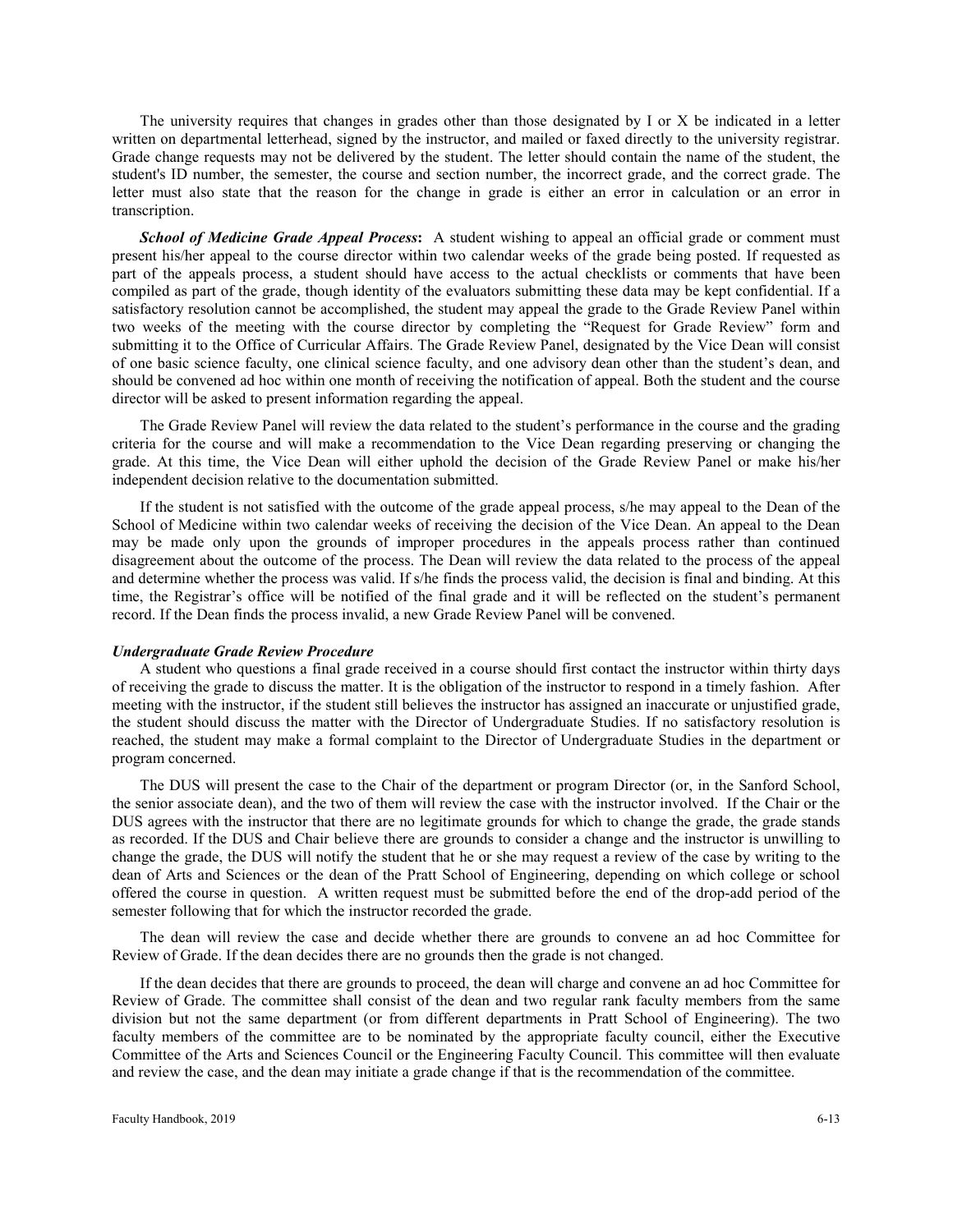Approved by the Arts & Sciences Council (April 12, 2007) and by the Engineering Faculty Council (April 13, 2007), effective May 17, 2007.

#### *Continuation Requirements*

All students must show satisfactory progress toward graduation in order to remain in good academic standing. Consult the appropriate Bulletin for specific semester and annual continuation requirements.

# *Accommodation of Students with Disabilities*

Students with disabilities officially recognized by the University may apply for accommodations, and if they qualify, their instructors will be notified of and are expected to grant them the specific accommodations specified by the Student Disability Access Office.

# **Scheduling of Classes and Attendance Regulations**

#### *Deviations from Regularly Scheduled Class Times*

Classes must be met only at the times for which they are regularly scheduled unless prior permission is received from the University Schedule Committee. No class time changes can be made after students are enrolled in the course.

# *Religious Holidays*

In recognition that observances of religious holidays may affect classroom attendance and the submission of graded work, members of the various religious organizations inform the dean of major religious holidays that occur when classes are being held each semester. In the event of a conflict, students wishing to observe a specific religious holiday should request their instructors to arrange for a postponement or makeup of work. If an instructor is unable or unwilling to grant the request, students should consult their academic deans.

In Trinity College and the Pratt School of Engineering, students are expected to notify their instructor that they will miss class in order to observe a religious holiday by completing the secure, online Religious Observance Notification Form, available on T-Reqs, where the procedure is also described in detail. Instructors are expected to accommodate students wishing to observe a religious holiday. Dean's Excuses will not be issued for absences due to observance of religious holidays.

# *Instructors' Absences*

In the event that instructors have legitimate professional commitments that result in absence from class, they should notify both the department chair and the students as early as possible. The class time must be made up by appropriate means to be approved by the department chair or academic dean.

#### *Students' Absences*

The university places the responsibility for class attendance upon the student. Students are expected to attend classes regularly and punctually, and to recognize and accept the consequences of failure to attend. Instructors may refer to the appropriate academic dean those students who are causing their work or that of the class to suffer because of their absence or tardiness.

#### *Approved School of Medicine Holidays for Medical Students*

Memorial Day; Labor Day; Thanksgiving Day (and the day after Thanksgiving); Christmas Day (and additional days as outlined on school academic calendar); New Year's Day; Martin Luther King, Jr. Holiday; Independence Day.

# *Excused Absences: Trinity College and the Pratt School of Engineering*

Missed work due to absence from class is officially permitted in four circumstances (see below). It is the responsibility of the instructor to determine the arrangements (e.g. early submission of work, an alternative assignment, rescheduling an exam, etc.) to be followed when this occurs.

#### **1. Illness:**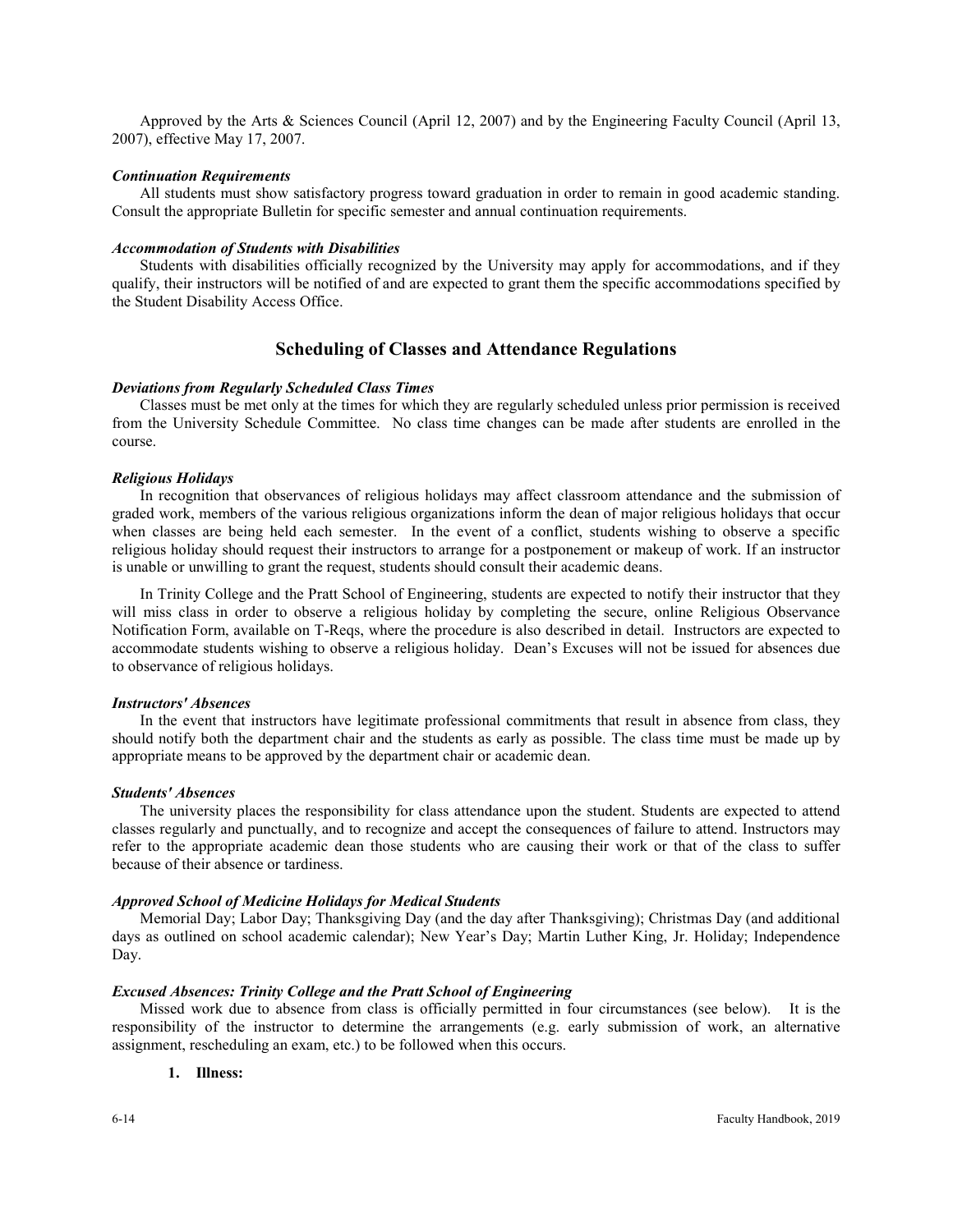- *Short-term illness*: Students notify instructors and their academic deans by means of the Incapacitation Form when they are temporarily incapacitated and hence are unable to attend class or complete an assignment on time. Students submit the Incapacitation Form on their honor, and are expected to meet with (or otherwise contact) the instructor within 48 hours to discuss how the absence can be accommodated under the circumstances in accordance with the course policy. Instructors are expected to accept their pledge that they are incapacitated.
- *[Long-term or chronic illness](http://trinity.duke.edu/academic-requirements?p=policy-short-term-illness-notification)*: In cases of long-term or chronic illness/injury, a student's academic dean will send an email notice to his/her instructors authorizing the absence.
- 2. **Personal emergencies known to the dean:** When extraordinary personal emergencies are brought to the attention of the student's academic dean, the dean will generally send an email notice to his/her instructors authorizing the absence.
- **3. Religious observance:**

If a student anticipates the need to be absent from class due to observance of a religious holiday, they are expected to submit a [Religious Observance Notification Form](http://trinity.duke.edu/academic-requirements?p=religious-observance) to the instructor(s) affected **no later than one week prior to the date of the holiday**. Because religious holidays are scheduled in advance, instructors have the right to insist that course work to be missed should be completed prior to an anticipated absence in accordance with the course attendance policy.

# **4. Varsity athletic participation:**

Varsity athletes, whose athletic travel schedules are governed by strict NCAA rules that apply across all varsity sports and all divisional schools, are recognized as officially representing the University in NCAA varsity athletic competitions away from campus. Accordingly, student athletes are expected to notify their instructors at the beginning of the semester of their status and to submit to them a [Notification of Varsity Athletic Participation Form](http://trinity.duke.edu/undergraduate/academic-policies/athletic-varsity-participation) **no later than one week prior to participation in each varsity athletic competition out of town**. Because varsity athletic events out of town are scheduled in advance, instructors have the right to insist that course work to be missed should be completed prior to an anticipated absence in accordance with the course attendance policy.

Missed work associated with any other absence is not covered by this policy. Students are encouraged, however, to discuss any absence planned or unexpected with their instructors to determine whether accommodation is possible. Instructors are not obligated to accommodate such absences but are expected to make clear in their attendance policy the implications of any such absence.

# *Absence Due to Severe Weather Policy*

Duke University is largely a residential campus. It is for this reason that only under extremely critical weather conditions may classes officially be canceled. In some circumstances, certain categories of staff employees will not be expected to report to work even though classes are held. In other circumstances, classes will be cancelled and only the most essential employees for our residential and health care operations will be expected to report to work. The decision to cancel classes will be made only by the president or the provost and will be explicitly communicated as part of media announcements about severe weather closings.

It is understood that weather conditions may make it impossible for an individual faculty member to conduct a specific class meeting even though classes have not been cancelled university-wide. Faculty members should alert their school or departmental administrative office in this case. The university expects individual instructors who are unable to meet scheduled classes to make appropriate alternative arrangements to meet their teaching obligations.

*School of Medicine Severe Weather Attendance Policy*: The School of Medicine will handle the cancellation of classes in the following manner: All School of Medicine students will follow the provost's decision in regards to cancellation of classes. If classes are cancelled, students should not report for any medical school activities (classes, labs, clinical assignments, etc.). If students are in classes/rotations when the severe weather policy is implemented, they should leave when classes are cancelled. Course directors, mentors, and faculty are aware of this policy so that individual decisions should not be made. These decisions can be determined by calling 684-INFO or by visiting the School of Medicine Office of the Registrar's website at [https://medschool.duke.edu/education/student](https://medschool.duke.edu/education/student-services/office-registrar)[services/office-registrar,](https://medschool.duke.edu/education/student-services/office-registrar) [http://emergency.duke.edu/,](http://emergency.duke.edu/) or [http://today.duke.edu/.](http://today.duke.edu/) Please note that 684-INFO and <http://emergency.duke.edu/> are considered the official communication for inclement weather announcements.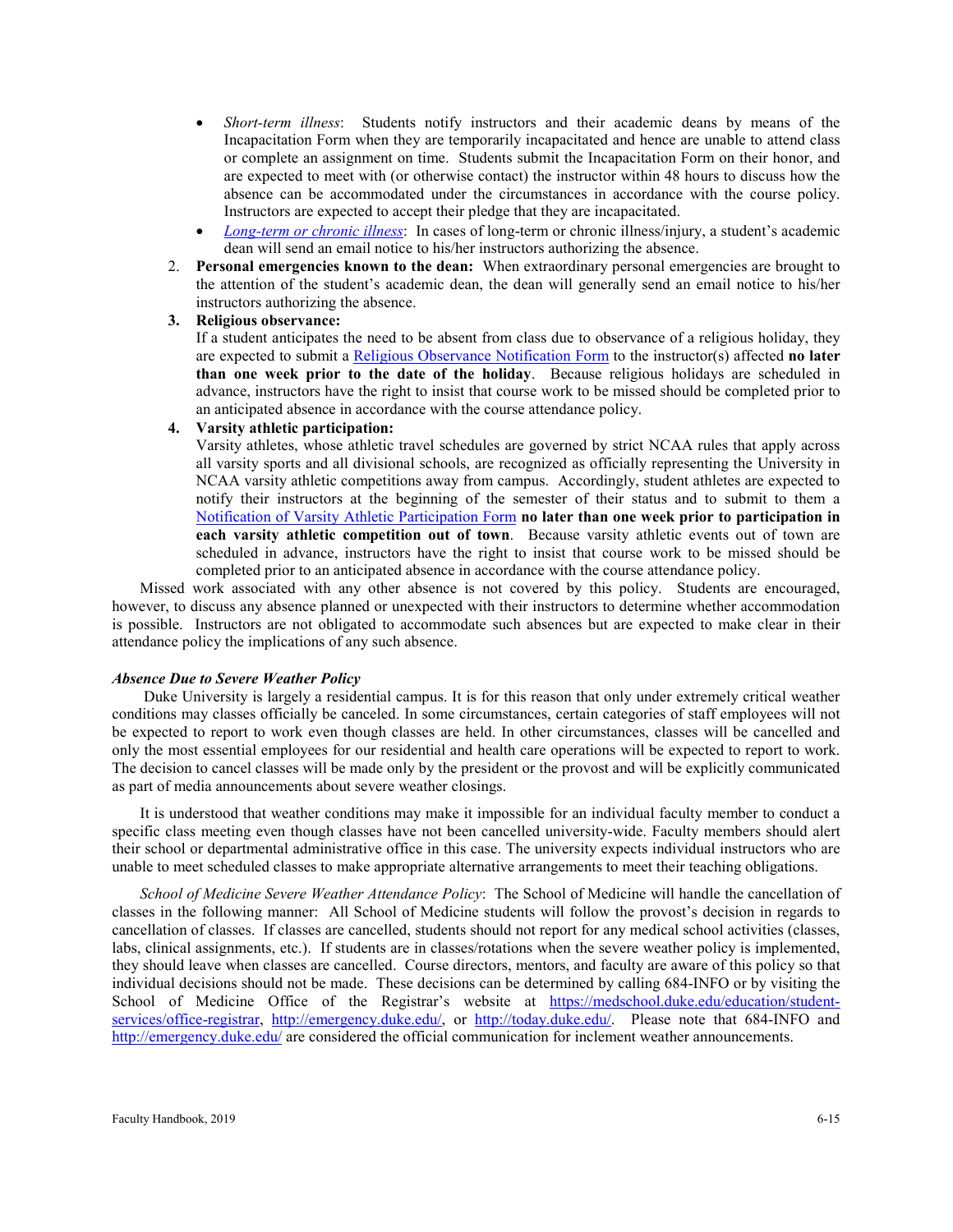# **Statement of Harassment of Students Policy**

The university has adapted a harassment policy that applies to all members of the university community. This policy and the procedures for resolution of harassment claims may be found in Appendix W. The Student Sexual Misconduct Policy addresses reports of sexual misconduct committed by students and can be found at [https://studentaffairs.duke.edu/conduct/z-policies/student-sexual-misconduct-policy-dukes-commitment-title-ix.](https://studentaffairs.duke.edu/conduct/z-policies/student-sexual-misconduct-policy-dukes-commitment-title-ix)

# **Student Assistants**

#### *Undergraduate*

Faculty members wishing to employ undergraduate students as assistants should consult their department chair in Arts and Sciences, Engineering, and Medicine, or dean in other professional schools.

Trinity College has formulated guidelines regarding use of undergraduate teaching assistants including tasks, selection, training, supervision and mentoring, evaluation, and compensation that are to be followed by all departments and faculty. These guidelines may be viewed on T-Reqs.

#### *Graduate*

Graduate pre-doctoral candidates with special training and qualifications are frequently appointed to serve as either research or teaching assistants to individual faculty members in certain departments and schools. The nature of the work assigned to an assistant and amount of time spent at it vary. Faculty members should consult their chair or dean concerning the expected duties of such assistants.

#### *College Work-Study*

Employment of students under the federal College Work-Study Program must be arranged through the applicable financial aid office to assure compliance with the regulations governing that program.

# **Academic Advising, Trinity College and the Pratt School of Engineering**

The undergraduate advising system places responsibility on the students for their academic progress, but provides assistance whenever it is needed. In addition to the formal advising system, described below, most faculty members also advise on an informal basis.

The orientation and pre-matriculation advising of undergraduates are handled by the college and school. Subsequent advising differs for Trinity College of Arts and Sciences and the Pratt School of Engineering. Before declaring a major in Trinity College, students confer regularly in the Trinity College Academic Advising Center or in faculty offices with their academic advisers, with the academic deans for pre-major students, and, as needed, with pre-professional advisers. Each student selects a department/ program major, interdepartmental major, or Program II in the second, third, or fourth undergraduate semester. After the major is chosen, the responsibility for advising rests with the major department; the academic deans for the various divisions are also available for consultation. Faculty members may be called upon by the dean of academic affairs, the department chair, or both, to do formal academic advising either in the Trinity College Academic Advising Center or within the department.

Undergraduates who desire certification as teachers should be referred to the advisers in the Program in Education as early as possible for advice in planning their program so that they will be eligible for student teaching to meet certification requirements. Each year some upper-class students find that they cannot qualify because they did not begin their planning early enough.

Within the Pratt School of Engineering, students are assigned to faculty advisers who help them plan a suitable program from the time of entrance to the school. Efforts are made to maintain continuity by assigning the same advisers each year, but changes are possible upon request. Advising appointments are necessary at each registration. The deans of the college and school continuously monitor academic records. They also advise students on their academic progress.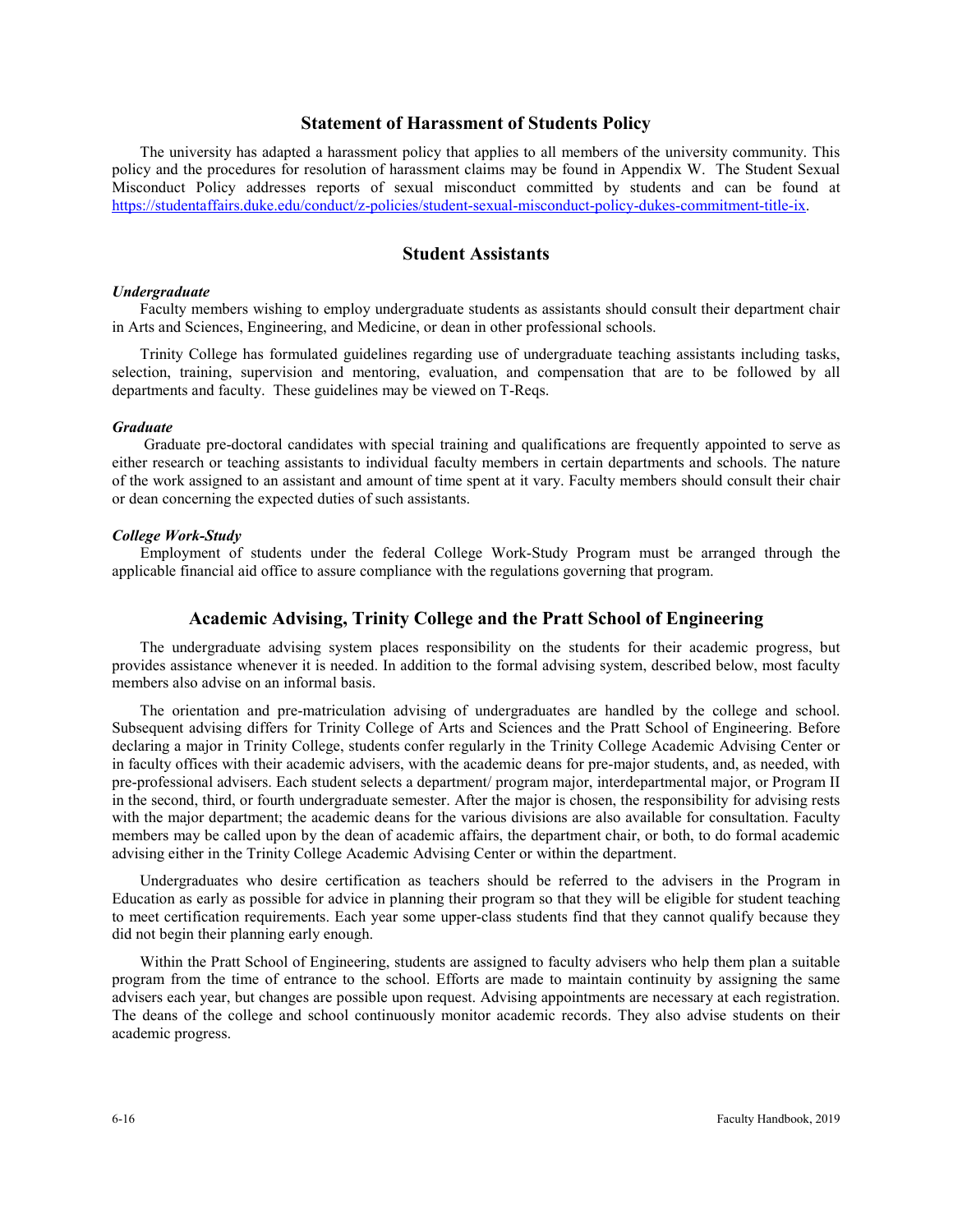*Student Personal and Professional Advisory System for M.D. Program Students The advisory dean system is the heart of the Office of Student Affairs. Developed in 1986 in response to the need for personal advising in a highly elective curriculum, it is the current mission of the advisory program to:*

- help each medical student derive the maximum benefit of his/her medical school experience and opportunities
	- promote the personal, academic, and professional development of each student
- aid each student in making deliberate and thoughtful curricular and career decisions
- promote each student toward his/her future endeavors, and
- celebrate with students the milestones of personal and professional growth

# **Education Records**

#### *Family Education Rights and Privacy Act*

Under the Family Educational Rights and Privacy Act of 1974 (FERPA), students are given three primary rights. Students have the right to:

- Inspect and review their records.
- Have some control over the disclosure of information from their education records.
- Seek to amend incorrect education records.

Faculty should be aware of these rights and how they pertain to their interactions with students. Care should be taken to protect any student information in their possession. This could be protecting any printed materials with student information from public display. Care should be taken in computer monitor placement when accessing student information in a public or visible area. Faculty should also take care when having verbal conversations that involve students/student information.

Faculty writing letters of recommendations should be aware of FERPA implications. First, if any grade, grade point average (GPA), or any other confidential information is to be included in the letter of recommendation, written permission of the student must be gained. Also, since students have the right to inspect and review their educational records, faculty should be aware that anything written in a letter of recommendation could be viewed, upon request, by the student, unless the student specifically waives the right to view.

The complete university policy on student records is attached to this handbook as Appendix R.

### *Evaluation of Faculty by Students*

The academic administration of the university urges strongly that each member of the faculty administer an evaluation in each class at the end of each semester. Departments and professional schools are free to prepare and use any evaluation form.

#### *Trinity College*

The College provides to the departments teacher course evaluation forms that the faculty are to distribute to the students in their courses each semester. The completed forms are gathered by a student in the class and taken to the departmental office. All the forms from a department are transmitted to the Office of Assessment for Trinity College, which is responsible for scanning the forms and producing a report for each individual course and for the department as a whole which are sent to the department for distribution to their faculty. The Office of Assessment inquires all faculty whether they desire the evaluation data for their course(s) to be available to students through the DukeHub website and provides an opportunity for faculty to comment on the student evaluation of their course.

# **Services Provided by the Division of Student Affairs [studentaffairs.duke.edu](http://studentaffairs.duke.edu/)**

The Division of Student Affairs encompasses a wide array of departments, programs and services, primarily focused on student programs and services. Some areas such as Duke Dining and Conference and Event Services also provide services to visitors, departments and other members of the larger Duke community.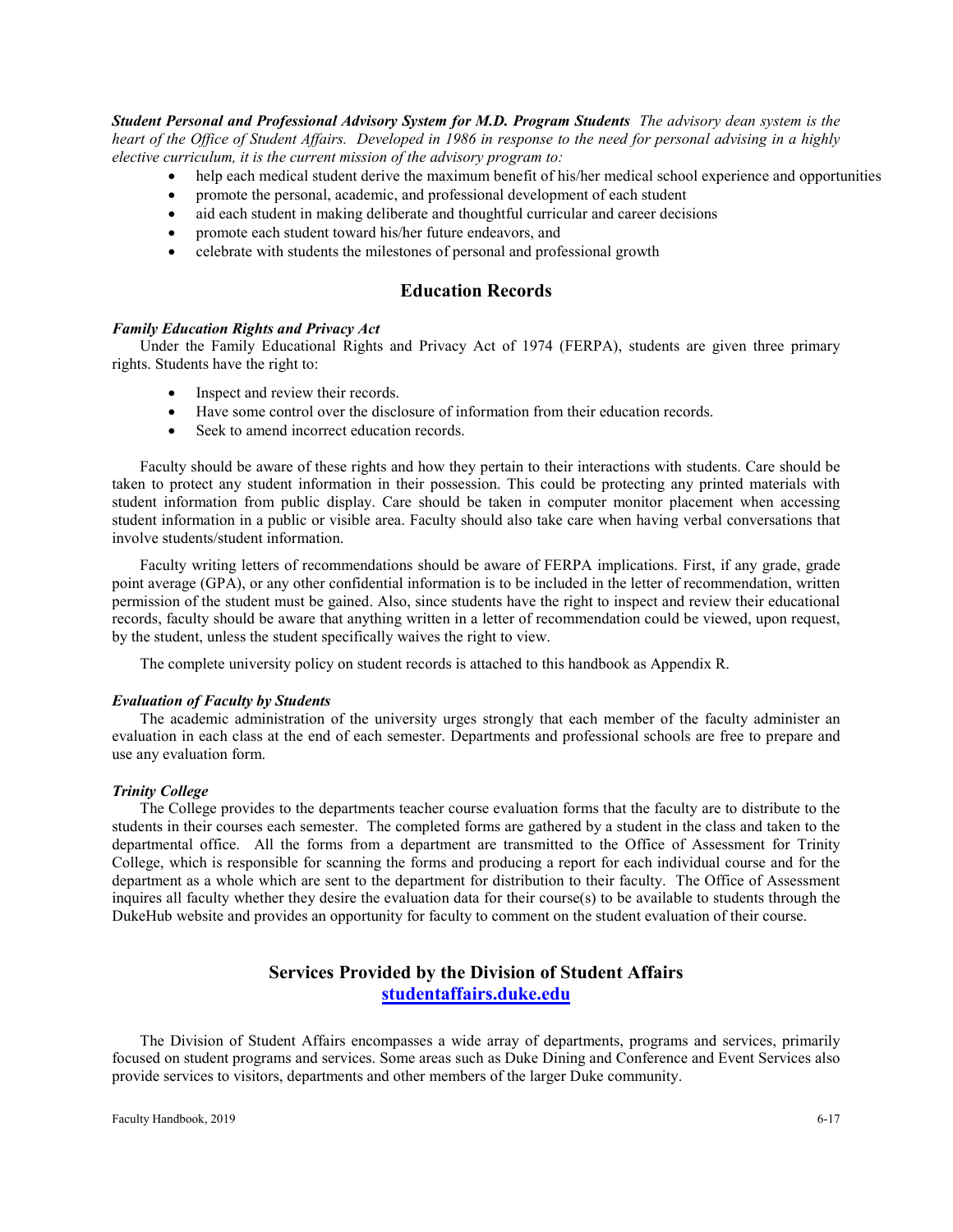Departments in Student Affairs are critically engaged in all aspects of students' lives – housing, feeding, healing, challenging, counseling, and educating them throughout their time at Duke. Overseen by the vice provost and vice president for student affairs, the education and direct service departments in the Division include:

Campus Life - education, advocacy and support for Duke students through advising, leadership development and experiential education. [studentaffairs.duke.edu/campuslife](http://studentaffairs.duke.edu/campuslife) 

Career Center - career services for students and alumni up to one year after graduation enrolled in or graduated from Arts & Sciences, Pratt School of Engineering and The Graduate School. For more information, visit [studentaffairs.duke.edu/career](http://www.studentaffairs.duke.edu/career)

Duke Reach – provides comprehensive outreach and case management services to identify and support students in managing all aspects of their wellbeing.<https://studentaffairs.duke.edu/dukereach1>

Center for Sexual and Gender Diversity - provides education, advocacy, support, mentoring, academic engagement, and space for lesbian, gay, bisexual, pansexual, transgender, transsexual, intersex, questioning, queer and allied students, staff and faculty at Duke. For more information, visit [studentaffairs.duke.edu/csgd](http://studentaffairs.duke.edu/csgd)

Center for Multicultural Affairs - community engagement, multicultural education and leadership development for students. For more information, visit [studentaffairs.duke.edu/cma](http://www.studentaffairs.duke.edu/cma)

Conference and Event Services – planning services and equipment for the Duke community in support of meetings, conferences and special events; space reservations; scenic design and construction services; University box office and ticketing services; media production and broadcasting services. For more information, visit [https://eventservices.duke.edu/.](https://eventservices.duke.edu/)

Counseling & Psychological Services (CAPS) - mental health services and outreach education for students; consultations with faculty and staff regarding student concerns. For more information, visit [studentaffairs.duke.edu/caps](http://www.studentaffairs.duke.edu/caps)

Dean of Students - 24/7 response to emergency situations involving students; DukeReach program to assist faculty in finding help for students in need; general consultation to staff and faculty on student issues. For more information, visit [studentaffairs.duke.edu/dos](http://www.studentaffairs.duke.edu/dos)

Duke Dining - campus dining venues for the Duke community. For more information, visit [studentaffairs.duke.edu/dining](http://www.studentaffairs.duke.edu/dining)

Fraternity & Sorority Life - leadership development and advising of Greek student organizations and communities. For more information, visit [studentaffairs.duke.edu/greek.](http://www.studentaffairs.duke.edu/greek)

Housing and Residence Life - programs and facilities supporting student residential communities. For more information, visit [studentaffairs.duke.edu/hdrl.](http://www.studentaffairs.duke.edu/hdrl)

Housing, Dining and Conference Services-Duke Marine Lab - residential and dining services for students and conferences at Duke's Marine Lab in Beaufort, NC. [https://nicholas.duke.edu/marinelab/visiting/facilities-rental](https://nicholas.duke.edu/marinelab/visiting/facilities-rental-information)[information](https://nicholas.duke.edu/marinelab/visiting/facilities-rental-information)

International House - services and advocacy for international students and scholars. For more information, visit [studentaffairs.duke.edu/ihouse.](http://www.studentaffairs.duke.edu/ihouse)

Jewish Life at Duke - social, educational, religious and cultural activities in support of Jewish life on campus. For more information, visit [studentaffairs.duke.edu/jewishlife.](http://www.studentaffairs.duke.edu/jewishlife)

Mary Lou Williams Center for Black Culture - community engagement, social and educational activities focused on Black history and culture. For more information, visit [studentaffairs.duke.edu/mlw.](http://www.studentaffairs.duke.edu/mlw)

Muslim Life at Duke - social, educational, and religious activities in support of Muslim life. For more information, visit [studentaffairs.duke.edu/muslimlife](http://www.studentaffairs.duke.edu/muslimlife)

New Student Programs - transition programs for new undergraduates. For more information, visit [studentaffairs.duke.edu/new-students.](http://www.studentaffairs.duke.edu/new-students)